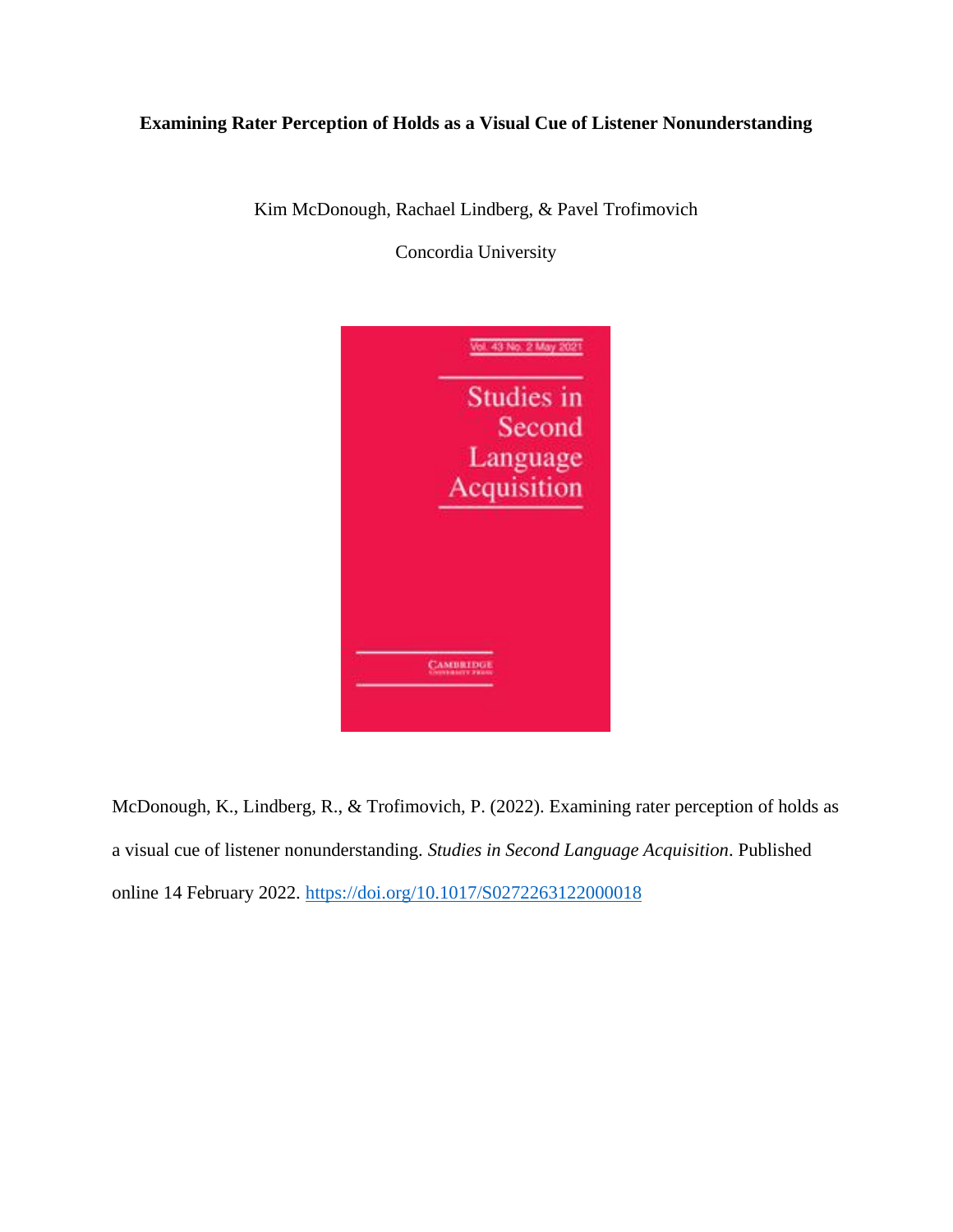# **Abstract**

This study examined whether university students perceive holds (i.e., a listener's temporary cessation of dynamic movement) as a visual cue of nonunderstanding. Conversations between English second language (L2) university students were sampled to extract episodes of other-initiated repair through open clarification requests (e.g., *what?*, *sorry?*). Brief, silent video clips were presented to 60 raters across two experiments who assessed the listener's comprehension, which was their perception about how well the listener had understood the speaker. Experiment 1 tested whether raters can differentiate between the onset and release of listener holds while Experiment 2 examined whether they are sensitive to the sequential organization of holds. Results indicated that raters clearly differentiated between hold onsets and releases and were sensitive to the temporal position of holds in the entire repair sequence. Taken together, these findings suggest that holds are a reliable signal of nonunderstanding with potential implications for L2 teaching and assessment.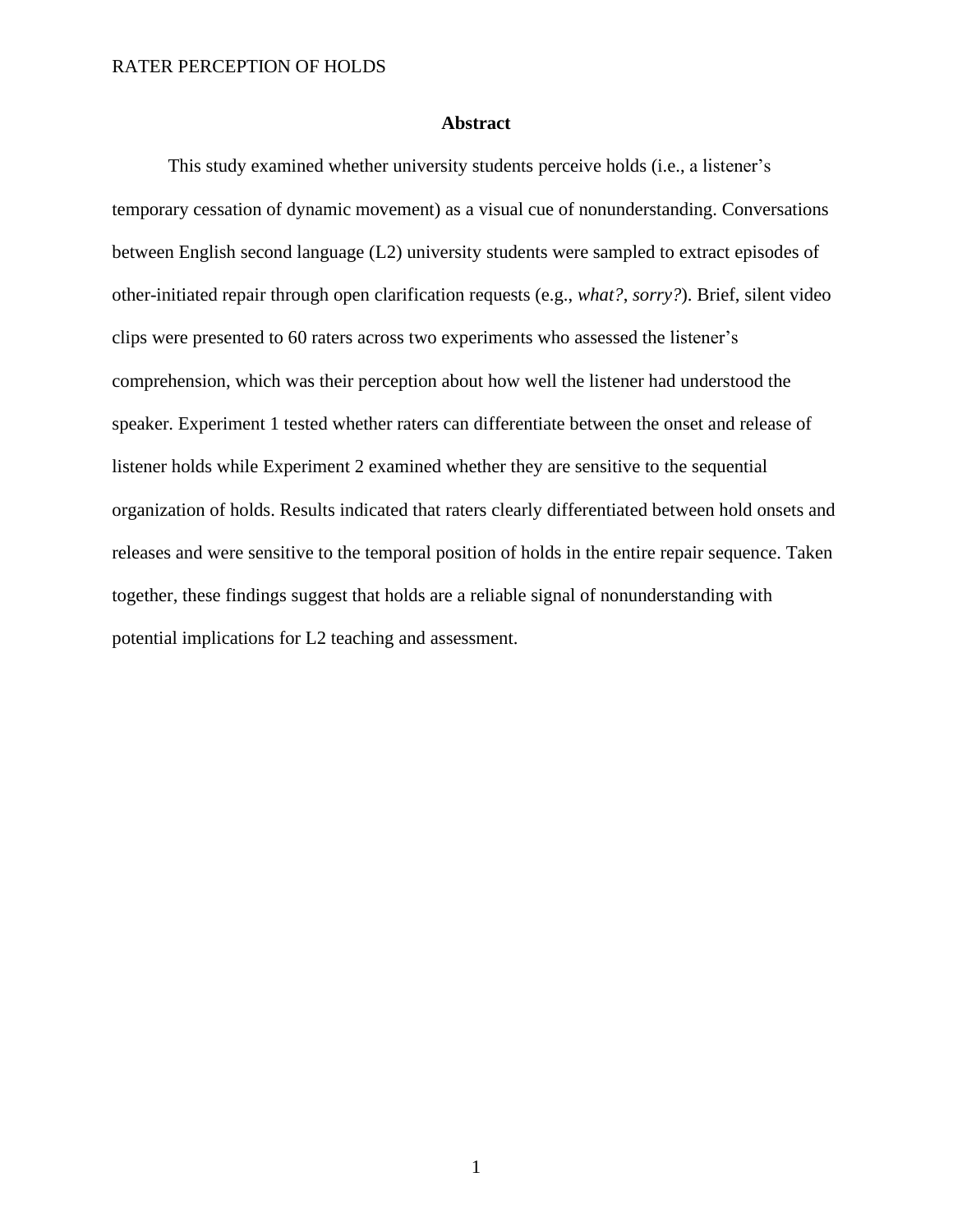### **Examining Rater Perception of Holds as a Visual Cue of Listener Nonunderstanding**

The goal of interaction is to communicate successfully, which entails delivering messages that can be understood by an interlocutor as well as correctly perceiving an interlocutor's intended meaning. Remarkably, the vast majority of interaction occurs without any disruptions to the communication of meaning. However, sometimes a listener fails to understand a speaker's utterance and chooses to seek clarification, which is a type of communication breakdown called nonunderstanding. Having a repertoire of methods for seeking clarification is an important component of interactional competence, which refers to a speaker's ability to access, deploy, and adapt resources for the achievement of mutual understanding in a given interactional context (Roever & Kasper, 2018). In addition to verbal means of expression, interactionally competent interlocutors also deploy a wide range of nonverbal behaviors, such as eye contact, gestures, facial expressions, and posture. The importance of nonverbal behaviors for interactional competence has been recognized in second language (L2) assessment research. For example, prior research has shown that test-takers who were rated as linguistically weak but used nonverbal behaviors associated with active listening (e.g., head nodding and backchannel cues) were viewed as interactionally competent (Jenkins & Parra, 2003). In addition, rater perception studies have shown that nonverbal features of communication, such as eye gaze, facial expressions, gestures, and body language, contribute to authentic interaction and rater evaluations (Ducasse & Brown, 2009; May, 2011). In light of the importance of nonverbal behaviors within interactional competence, the current study examines the visual component of nonunderstanding episodes with clarification requests.

When nonunderstanding occurs, its resolution is locally accomplished through the collaboration and co-construction of meaning by interlocutors (Firth, 1996; Wagner, 1996).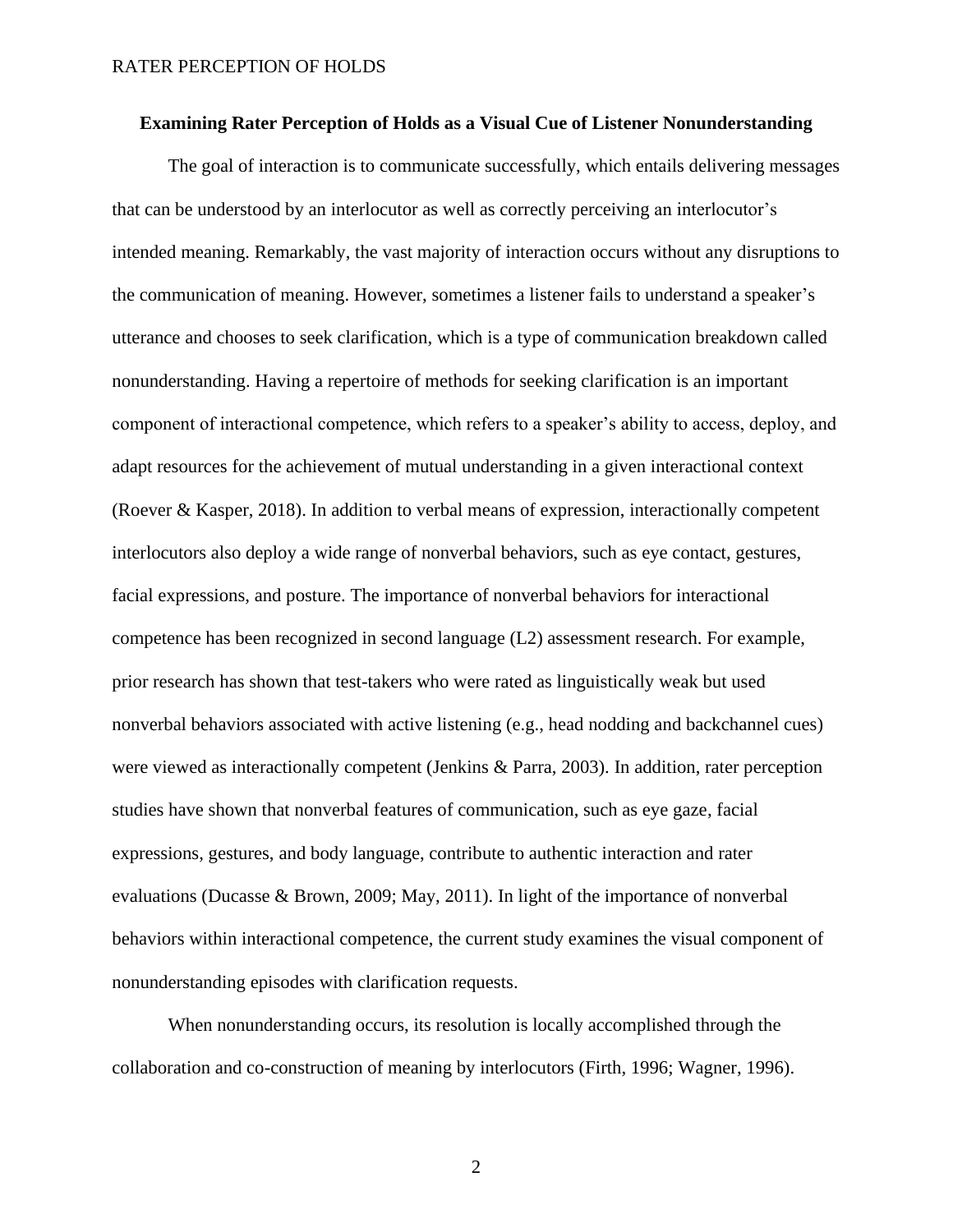Nonunderstanding has been studied through the focus on repair, which includes practices for interrupting ongoing conversation to deal with problems in speaking, hearing, or understanding (e.g., Schegloff, 1997, 2007; Schegloff et al., 1977), to examine how interlocutors use both verbal messages and nonverbal behaviors to remediate problems. An example of nonunderstanding in which the listener initiates repair through a clarification request is provided in Example 1.

Example 1. Nonunderstanding episode

- P61: I'm assuming you're a little older?
- P62: Sorry?
- P61: How old are you?
- P62: I'm twenty-nine.

When the listener (P62) failed to understand the speaker's (P61) initial utterance, she initiated repair through a general or open clarification request. Within the repair sequence, the listener's verbal repair cue (*sorry?*) serves as the first part of an adjacency pair that initiates action, while the speaker's response (*how old are you?*) is the second part that carries out the repair. The resolution of nonunderstanding is demonstrated when the listener provides her age in the final turn. The fact that P61 reformulates her initial question in the third turn indicates that P62's request for repair was understood as such, which exemplifies the next-turn proof procedure for providing evidence of participant understanding of repair practices (Edwards, 2004; Sidnell, 2014).

As defined by Schegloff and Sacks (1973), adjacency pairs, such as the request for clarification and response illustrated in Example 1, consist of two turns produced by different speakers that are adjacent and ordered so that the first part necessarily precedes the second part.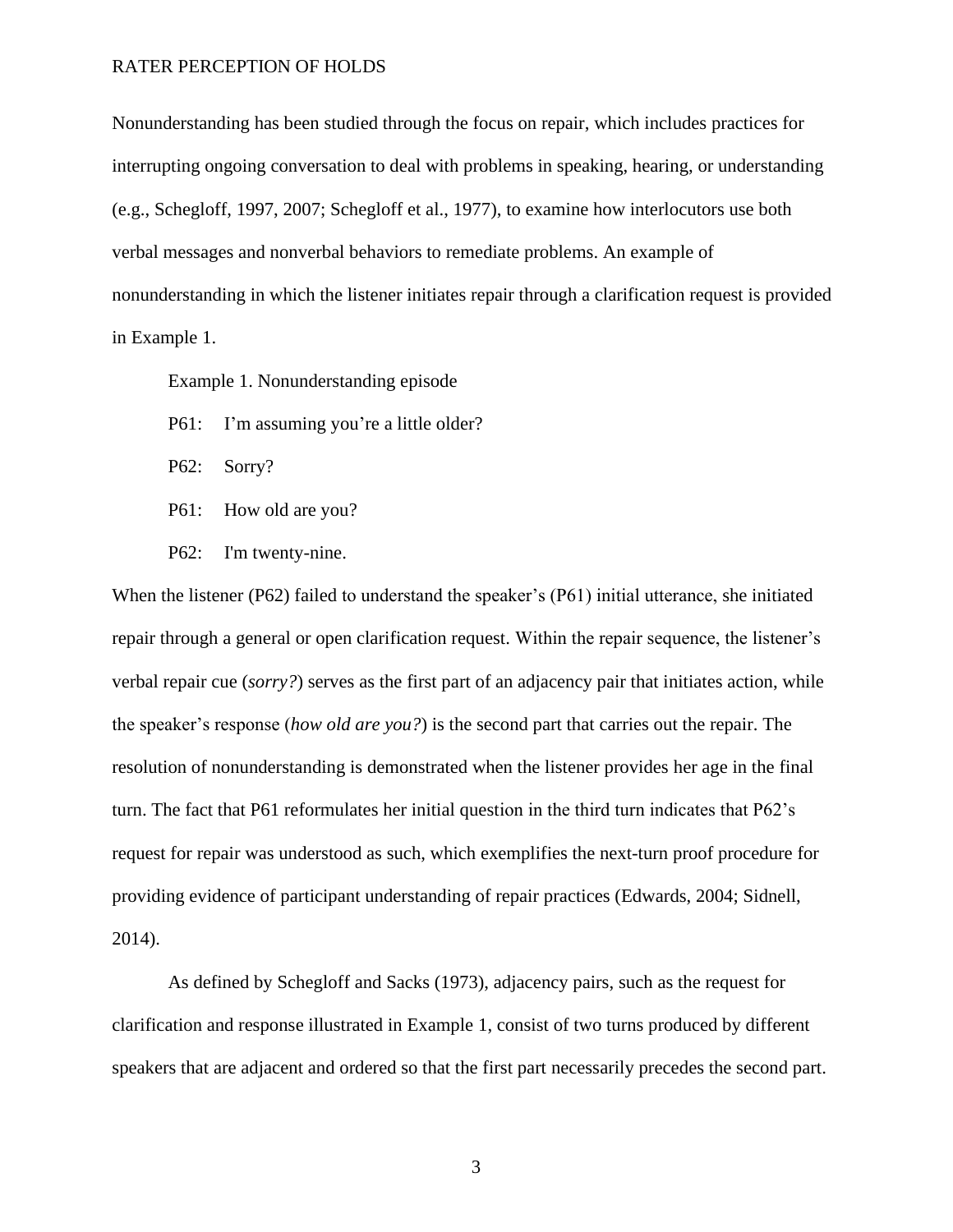The two parts are related such that certain types of responses are expected, such as an invitation followed by either acceptance or refusal. In Example 1, the first adjacency pair began with P61's query about P62's age in Turn 1. However, the listener was not able to complete that pair with an answer about her age because she failed to understand the question. This nonunderstanding triggered the insertion of an expansion adjacency pair in the form of repair, which is sequentially ordered with the request for clarification (Turn 2) followed by a reformulation of the speaker's question (Turn 3). The second part of the original adjacency pair (i.e., answering the question) is only given in Turn 4 after the inserted repair sequence was complete. As described by Stivers (2013), analyzing the sequential organization of conversation, such as adjacency pairs, is a key tenet of conversation analysis distinguishing it from other approaches to interaction that examine utterances in isolation. When identifying conversational practices, such as repair practices, a key goal is to identify features that have distinctive characteristics, appear in specific locations in a turn or sequence, and serve meaningful actions (Heritage, 2011).

In studying the practices of repair, conversation analysis researchers have pointed out that repair sequences like the one illustrated in Example 1 often occur with nonverbal behaviors that also follow a sequential organization. For example, Seo and Koshik (2010) analyzed tutoring sessions between university students for whom English was either their first language (L1) or their L2, reporting that listeners used two types of head movements when initiating repair: (a) a sharp head tilt or turn to the side with eye gaze and (b) a head poke (i.e., extending the head forward) accompanied by a forward lean. The listener initiated the movements after the speaker completed the utterance with the problematic feature and held the position until the problem had been resolved. Although these held movements most often co-occurred with verbal repair initiators (e.g., *huh*? *sorry*?), there were episodes in which the visual cue initiated repair in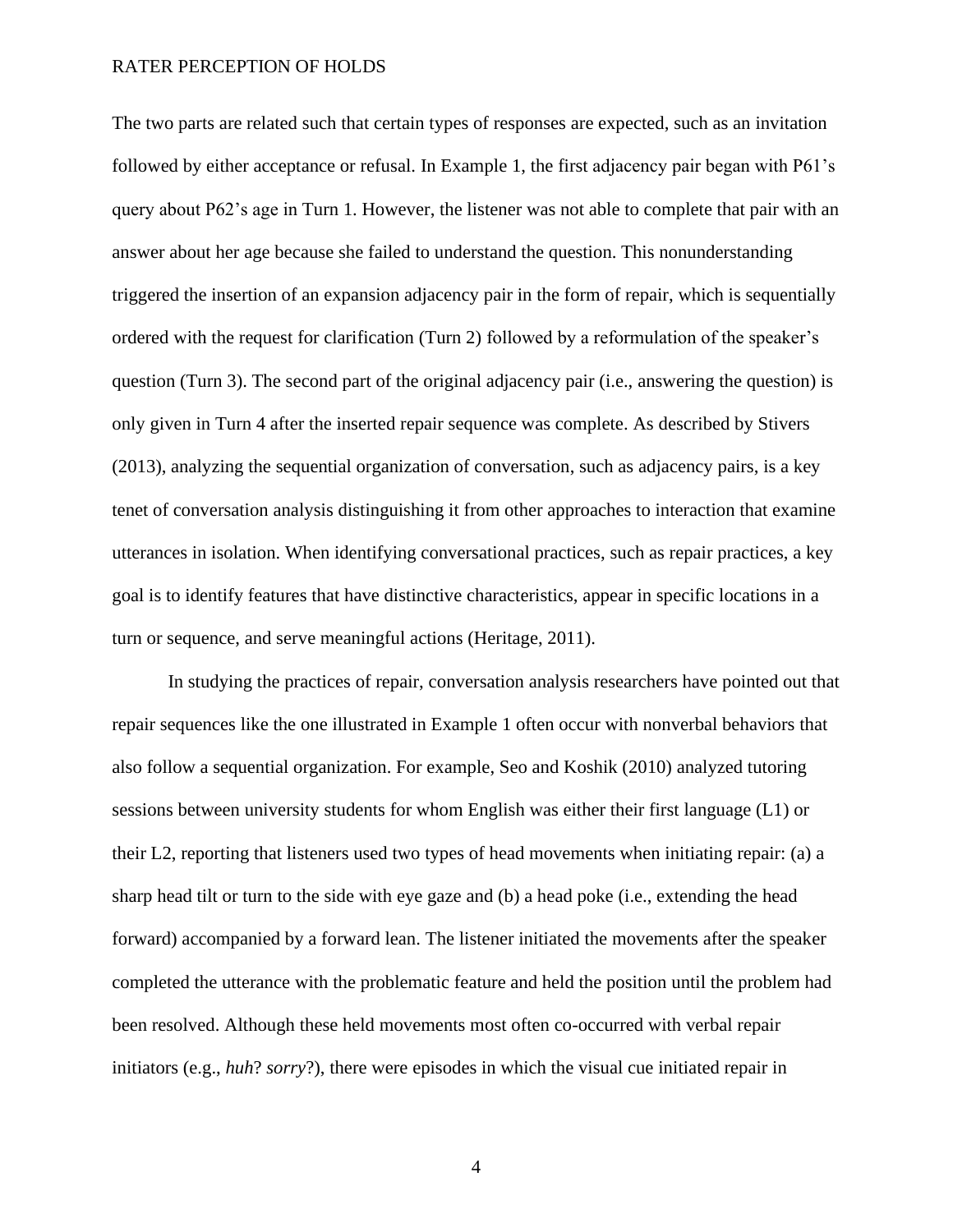isolation. Also focusing on English interaction, Kendrick (2015) similarly described two visualonly repair sequences in which either a lateral head tilt or a frown was sufficient to initiate repair, although those visual cues more typically co-occurred with a verbal repair initiator.

Turning to nonverbal components of repair in other languages, Floyd et al. (2016) found that listeners in Northern Italian, Cha'palaa, and Argentine sign language who initiate verbal other-repair often temporarily hold a dynamic movement static, which the researchers refer to as holds. For the two spoken languages specifically, the behavior held static was most often eye gaze, followed by head direction (left/right), upper body lean, eyebrow position, and head position (up/down). Their analysis of the sequential organization of the holds found that listeners initiated a hold (i.e., hold onset) and maintained it through the end of their clarification request, and they disengaged the hold (i.e., hold release) during or shortly after the speaker performed the repair. Forward leans have also been found in Mandarin other-initiated repair in the form of intervening questions (i.e., repair initiated during rather than after the speaker's problematic utterance), with listeners leaning forward and holding their lean until a response is provided (Li, 2014). These cross-linguistic findings are similar to the role of head movements and forward leans in English repair sequences identified previously (Kendrick, 2015; Seo & Koshik, 2010) and provide further evidence that the onset and release of the held movements signal the beginning and resolution of nonunderstanding, respectively.

Additional studies have provided evidence for the nonverbal component of repair across languages. For example, in Swiss German sign language, turn-final holds are released when the listener has understood the speaker or the speaker has acknowledged the listener's request (Groeber & Pochon-Berger, 2014), which provides additional evidence that releasing a temporarily static movement is a signal of resumed understanding. The cessation of movement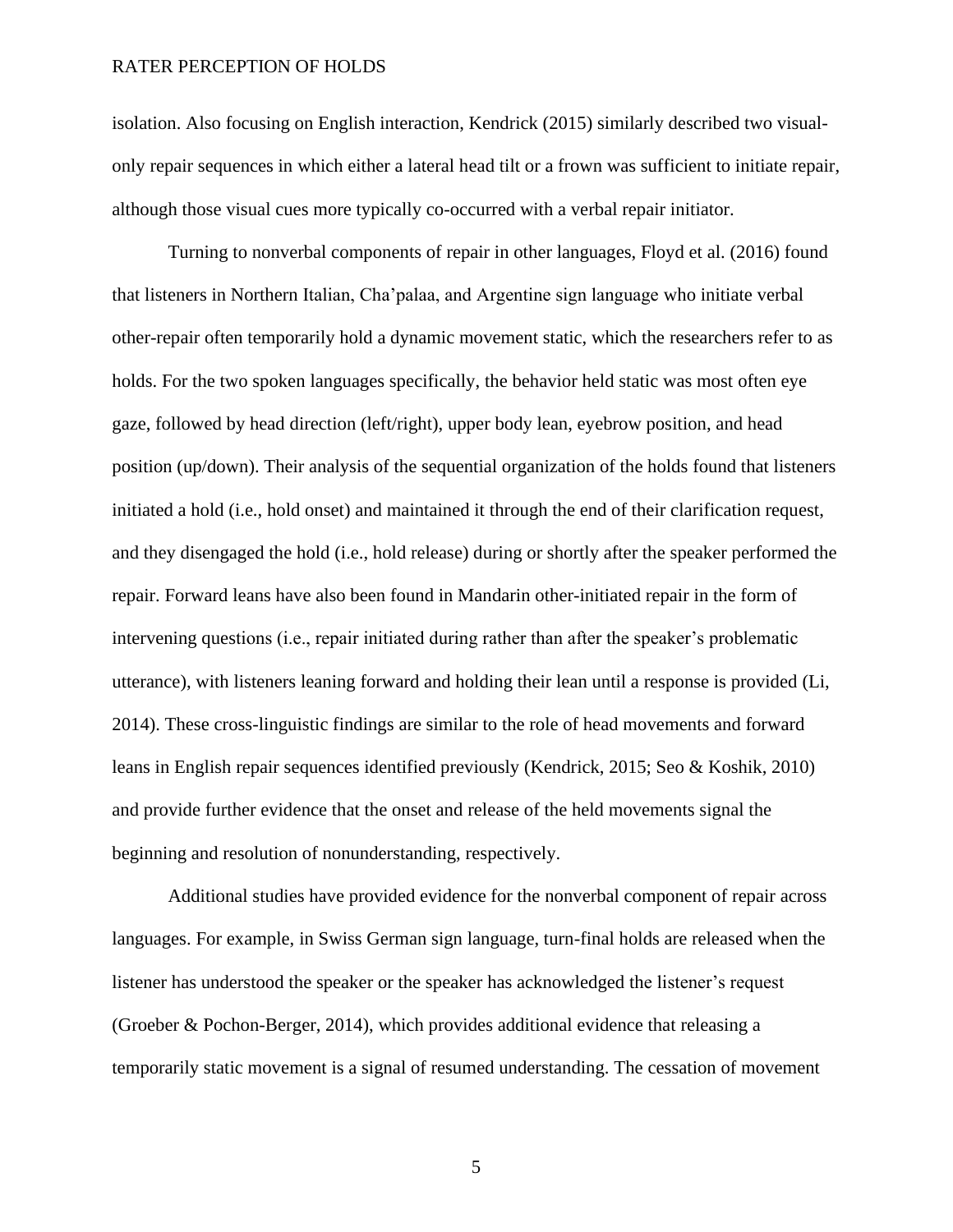during repair initiation has also been found in Argentinian sign language (Manrique, 2016) and Yélî Dnye (Levinson, 2015) in the form of a freeze look. In these nonunderstanding episodes, the listener initiates repair by staring at the speaker without moving and maintains the freeze until the problem has been resolved or the listener pursues repair verbally. In sum, although repair initiation typically occurs through both verbal and nonverbal components, researchers acknowledge that some repair initiation utilizes primarily nonverbal resources (Dingemanse, 2015; Levinson, 2015; Manrique, 2016; Seo & Koshik, 2010).

The extensive conversation analysis research has provided valuable insight into the nonverbal behaviors associated with repair practices, specifically the types of movements that are held static during listener holds and their sequential organization as onsets and releases. By identifying the nonverbal signals of repair practiced by multiple speakers of different languages in diverse conversational settings, these researchers have demonstrated generality in repair practices, which can be understood as the extent to which practices are organized in the same way across contexts (see Chenail, 2010, for discussion of generalizability and related constructs in qualitative research). Inspired by this line of research, we were also interested in generality and carried out a series of studies that examined whether nonverbal aspects of repair practices, specifically clarification requests (McDonough et al., 2019, 2021) and recasts (McDonough et al., 2015, 2020a, 2020b), were organized similarly in conversations between university students.

Besides providing evidence of generality, however, we were also interested in exploring whether these nonverbal behaviors are distinctive characteristics of repair practices. If specific visual cues (such as a head poke or forward lean) are uniquely associated with nonunderstanding, then they should not occur when a listener has understood the speaker. In such understanding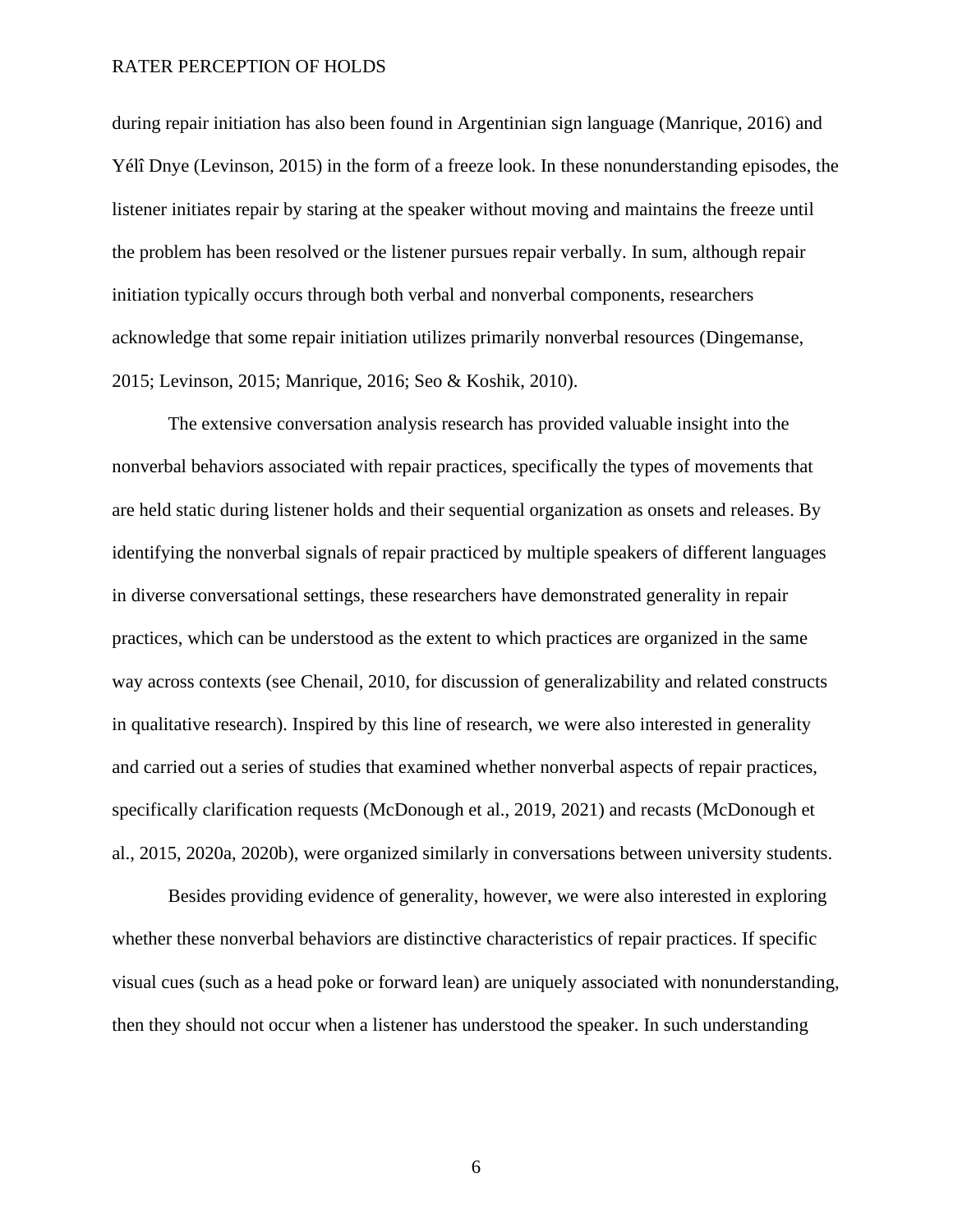episodes, a listener might ask a follow-up question rather than initiate repair, as illustrated in Turn 2 of Example 2.

Example 2. Understanding episode

P230: Yeah it's good for me now but yeah

P229: Did you like French?

- P230: It's really hard. It is harder than English
- P229: Yes

Unlike the first part of an adjacency sequence in Example 1, the listener's follow-up question in Example 2 (*did you like French?*) does not initiate a repair sequence. The speaker's response in Turn 3 completes the adjacency pair by providing an answer to the question, which indicates that the follow-up question was understood as a request for additional information as opposed to clarification. Since there was no breakdown in the communication of meaning, the listener is unlikely to deploy a hold during the follow-up question if holds are uniquely associated with nonunderstanding. By comparing the listener visual cues that occur during both understanding and nonunderstanding episodes, we aimed to identify whether holds and other visual cues previously identified in repair sequences are distinctive (Heritage, 2011), in the sense that they are uniquely and reliably associated with nonunderstanding.

Conversation analysis researchers would likely adopt a micro-analytic approach to address the question of distinctiveness, such as by comparing the nonverbal behaviors that occur during repair sequences and follow-up questions. However, as primarily quantitative researchers, we adopted an alternative approach that elicited the perceptions of naïve observers to determine whether they can differentiate between understanding and nonunderstanding episodes. Clearly, visual cues of nonunderstanding are "real" because interlocutors respond to them by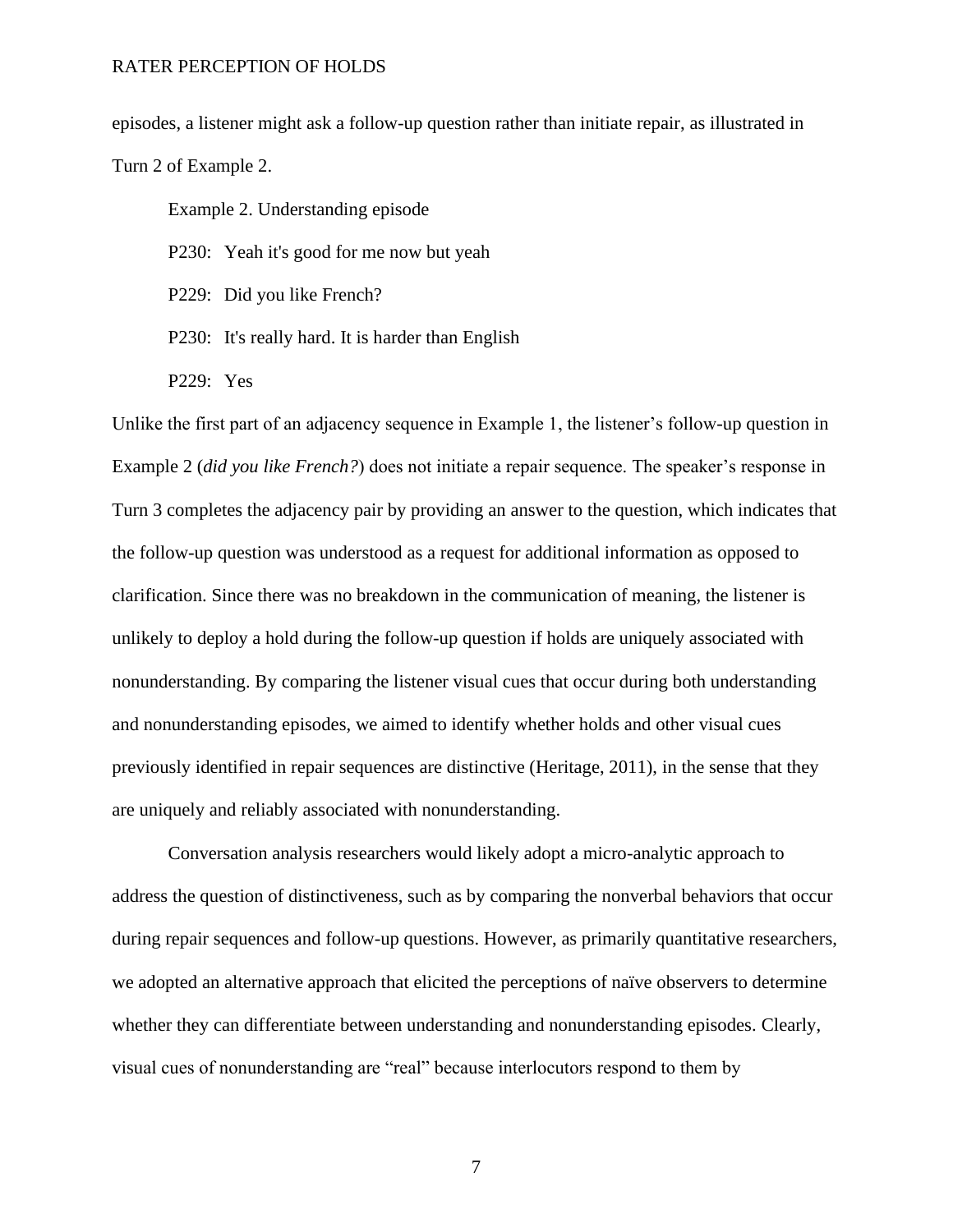reformulating their prior utterances, and conversation analysts have used next-turn proof procedures to document their occurrence. Our question was whether these cues are sufficiently distinctive that they can be perceived by external observers from the same speech community as the interlocutors (henceforth, raters), which in this case was university students. As pointed out by Toerin (2014), quantitative research that applies the findings of conversation analysis typically explores the association between specific interactional practices and other aspects of the social world. Reflecting this orientation, our work explores whether the nonverbal behaviors of nonunderstanding have implications for L2 teaching and assessment by first demonstrating that these behaviors can be perceived. If members of a speech community can neither detect a nonverbal behavior nor associate it with a distinct interactional meaning, then this would raise doubts about its potential relevance or application to broader issues in L2 learning.

Adopting this methodological orientation, McDonough et al. (2019) compared listener visual cues and rater perceptions of understanding and nonunderstanding episodes from conversations between L2 English speakers  $(N = 21)$  and a French–English bilingual listener who had been instructed to provide feedback as appropriate. Analysis of video-recorded conversations revealed that nonunderstanding episodes contained more listener holds and head nods than the understanding episodes, which provided evidence of the generality of nonverbal repair practices. Next, students  $(N = 66)$  from the same university were randomly assigned to rating conditions that manipulated access to the speaker's voice (clear or distorted) and the listener's face (clear or blurred) to rate speaker comprehensibility (*Hard for me to understand* and *Easy for me to understand*) and listener understanding (*He understood 0%* and *He understood 100%)* using a 100-millimeter scale. Although decontextualizing and manipulating the videos poses challenges to the ecological validity of the interactions, the experimental control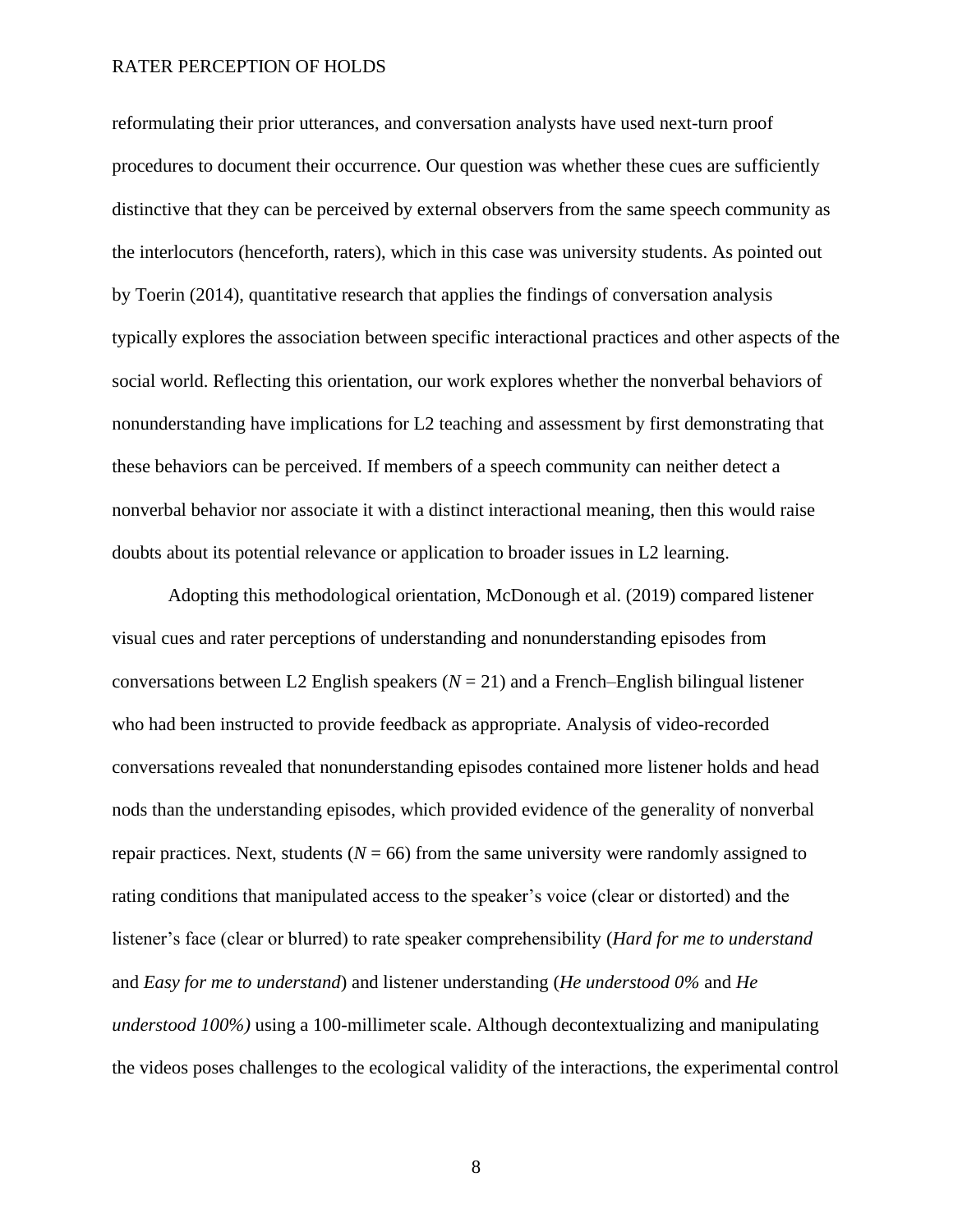allows for the identification of the unique contribution of nonverbal behaviors (i.e., what the visual component adds to the verbal repair signal). The ratings showed that raters with access to the listener's face rated listener comprehension lower during nonunderstanding episodes than raters who only heard the speaker's voice. Put simply, seeing the listener's face provided the raters with visual information that helped them determine when the listener had trouble understanding the speaker. However, as an exploratory study, the findings were based on the behavior of a single listener who had been asked to provide feedback, which limited the generalizability of the study's findings.

To confirm the association between holds and nonunderstanding and explore the salience of visual cues to raters, McDonough et al. (2021) carried out a replication study drawing on a corpus of conversations between L2 English university students. Analyzing the transcripts, they identified 79 nonunderstanding episodes of the same type tested in the initial study. They then analyzed the video-recordings to determine whether those episodes contained holds and other visual cues identified in the initial study (e.g., head nods, blinks). They selected a subset of those episodes ( $n = 35$ ) for rating and paired them with an understanding episode ( $n = 35$ ) from the same interlocutors. Students at the same university  $(N = 90)$  rated the 70 episodes in terms of speaker comprehensibility and listener comprehension using the same sliding scales, with raters randomly assigned to conditions that manipulated access to the speaker's voice and face as in the initial study. Both the analysis of the 79 episodes and the ratings of the 35 matched episodes confirmed the association between holds and nonunderstanding reported in conversation analysis studies and the initial exploratory study. New analysis to classify holds based on the type of held movements, where some holds involved a single movement while others had multiple movements, revealed that 67% of the holds included a head movement (e.g., tilts, pokes, turns)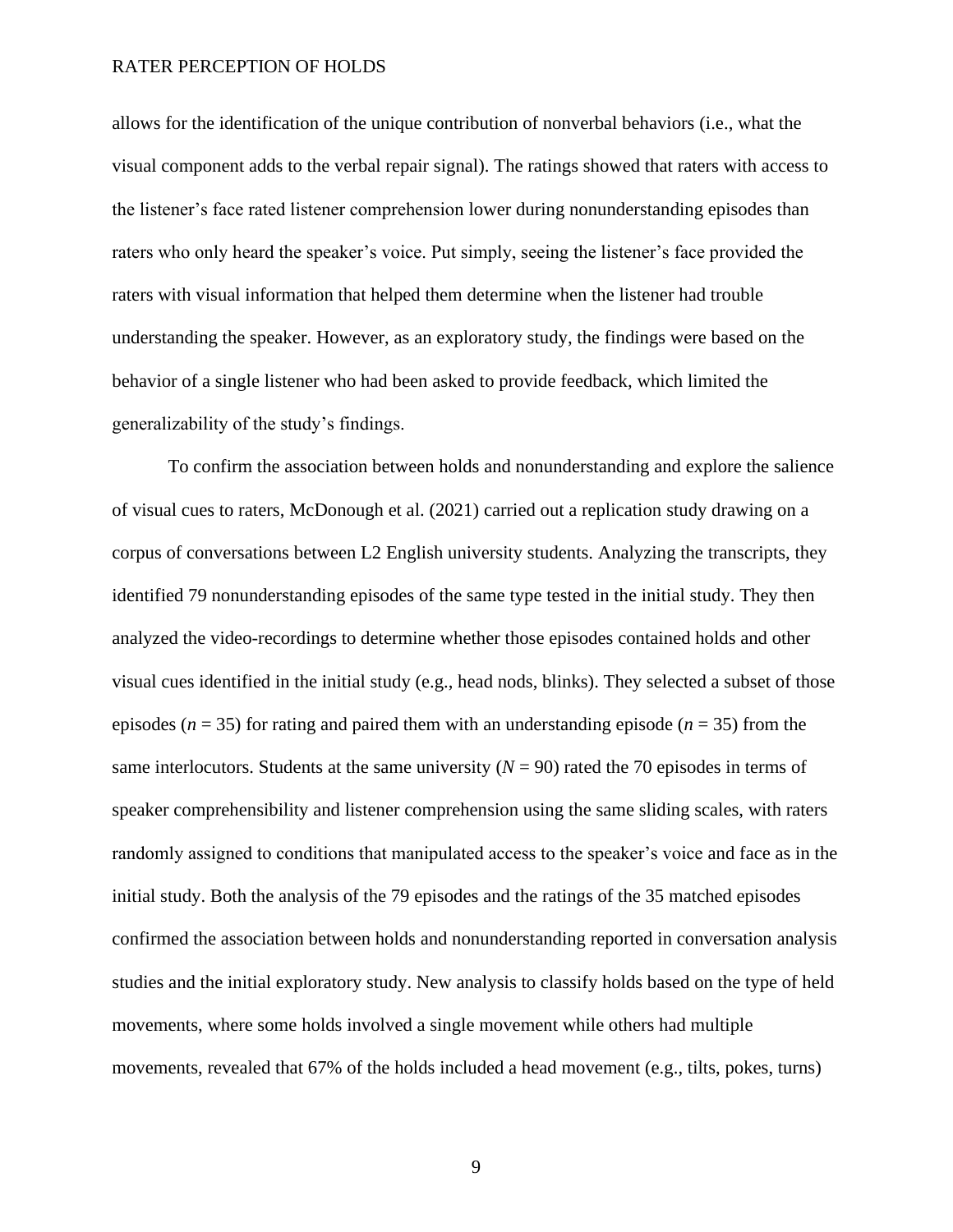while 40% had an open mouth, and 37% had a forward lean. Although raters clearly recognized that listeners had comprehension difficulties for nonunderstanding episodes, they could differentiate between understanding and nonunderstanding episodes equally well through access to the speaker's voice or the listener's face or both, which raises questions about any additive benefits for visual cues when assessing listener comprehension.

Taken together, the findings of the two rating studies with university students (McDonough et al., 2019, 2021) confirm that L2 English university students clearly recognize their peers' holds and associate them with listener nonunderstanding, which confirms the observations of conversation analysts. However, the extent to which those holds provide additional meaningful information beyond the listener's verbal repair initiators remains unclear due to the conflicting findings for rating conditions. Although holds were uniquely associated with nonunderstanding, their occurrence did not consistently aid observers in detecting challenges with listener comprehension. Previous studies demonstrated that some repair initiation occurs visually only (Dingemanse, 2015; Levinson, 2015; Manrique, 2016; Seo & Koshik, 2010), which suggests that the nonverbal cues of nonunderstanding in isolation are meaningful enough to elicit repair between interlocutors. It is unknown, however, if such signals are sufficiently useful for identifying nonunderstanding to warrant pedagogical interventions to raise L2 speakers' awareness of nonverbal components of repair practices.

In summary, previous conversation analysis research has provided rich information about the occurrence and sequential organization of holds and other nonverbal features of repair initiation, and subsequent quantitative studies have confirmed that L2 English university students uniquely associate holds with problems in nonunderstanding. Although visual only repair initiation (i.e., holds and freeze looks) has been shown to occur during conversation, previous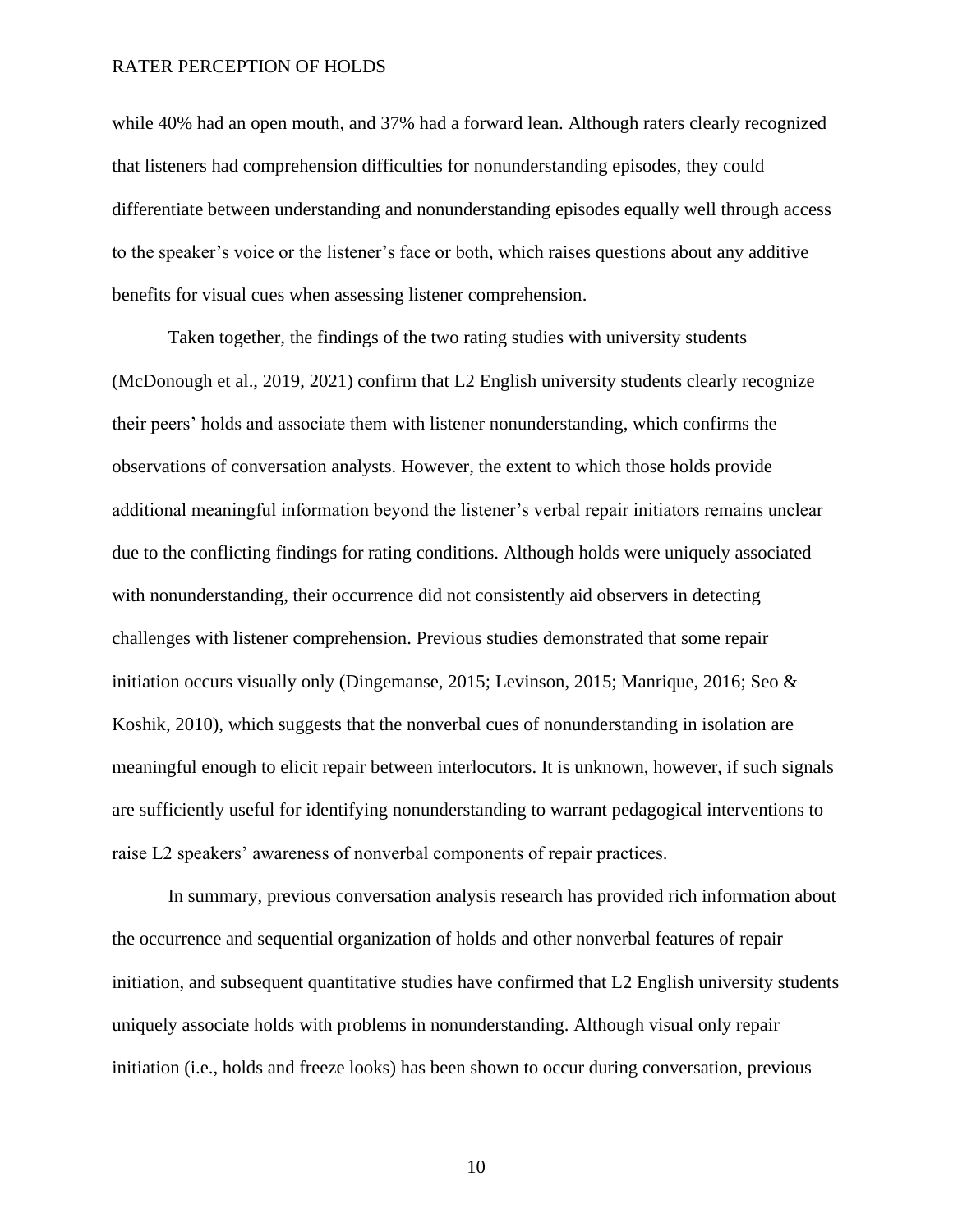research has not specifically examined if external observers can recognize them as signals of nonunderstanding when presented without any speech. If holds communicate meaning visually, then the nonunderstanding that they convey should be detectable even in the absence of the speaker's initial utterance or the listener's clarification request. To test this possibility, the current study presents silent videos showing holds during other-initiated repair with clarification requests (e.g., *sorry*, *huh*) and elicits rater perceptions about the listener's comprehension (i.e., to what extent the listener appeared to understand the speaker) in two experiments. Reflecting the sequential organization of holds, Experiment 1 tests raters' ability to differentiate between hold onsets that signal a problem versus hold releases that indicate a return to understanding. To further test the association between holds and nonunderstanding and the importance of their sequential organization, Experiment 2 tests raters' ability to differentiate among understanding episodes and to distinguish holds presented in their naturally-occurring four-turn sequence and those presented in reversed order. If the meaningfulness of holds is linked to the sequential order of onsets and releases, then raters should be more successful at identifying problems with listener comprehension when the holds appear in their naturally-occurring sequence. Based on prior research that elicited rater perceptions (McDonough et al., 2019, 2021), we predicted that perceived listener comprehension would be lower for hold onsets (as compared to hold releases) and lower in naturally-occurring hold episodes (as opposed to understanding episodes or reversed hold episodes).

### **Experiment 1**

# **Conversation Corpus Overview**

The videos rated in the current study were drawn from the Corpus of English as a Lingua Franca Interaction (CELFI), which consists of 224 paired conversations between L2 English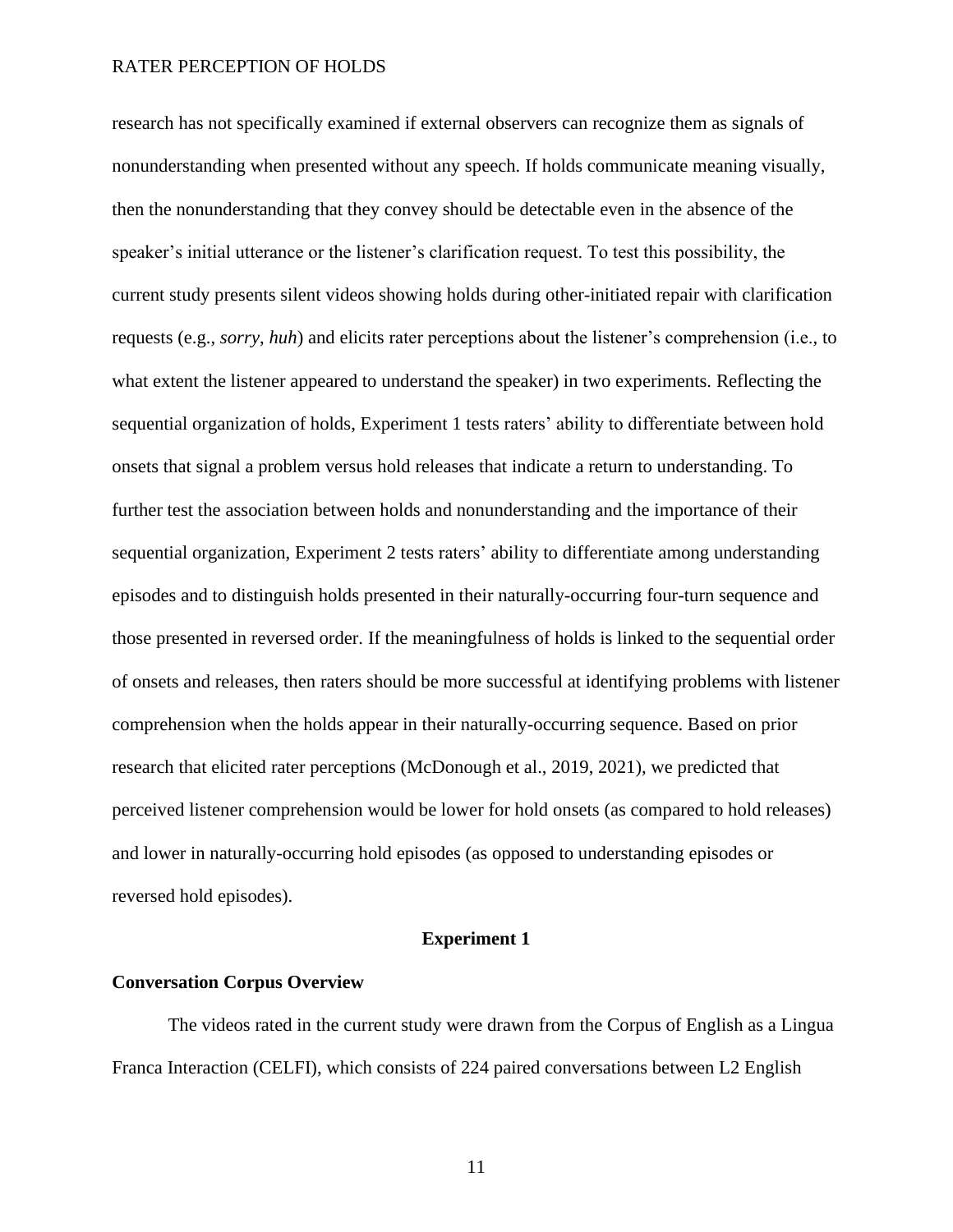students at Montreal-area universities (McDonough & Trofimovich, 2019) with most of them studying at Concordia University (67%). As students, they had met a minimum English proficiency requirement to be admitted to their universities, which was a TOEFL iBT score of 75 or equivalent plus university EAP language courses. When asked to report their latest standardized proficiency test results, 62% of the students reported scores from the TOEFL iBT  $(Mdn = 110, IQR = 21)$  or IELTS  $(Mdn = 7, IQR = 1)$  tests. Based on the minimum requirement and the range of reported proficiency test scores, the students in the CELFI corpus range from the B2 to C2 levels in the Common European Framework of Reference. Students were randomly assigned to carry out three communicative tasks (posing solutions to problems encountered when moving to a new city, a close-call narrative, and an academic discussion task) with someone from a different L1 background. The self-reported gender composition of the pairs was controlled so that there were approximately the same number of male–male, female–female, and female–male dyads. The students' interaction while carrying out the three tasks was audio- and video-recorded, their eye gaze was tracked, and their skin conductance was monitored. They also completed a battery of questionnaires (anxiety, motivation, social networks, and acculturation), a working memory task, rating scales after each task (motivation, anxiety, flow, comprehensibility, collaboration), a stimulated recall session about the final task, and a debriefing interview eliciting explanations for their task ratings. These data were collected as part of CELFI, but only transcripts of the audio-recordings and video extracts from their conversations were used for the two experiments reported here.

#### **Sampling Nonunderstanding Episodes from CELFI**

All 224 CELFI transcripts were analyzed for nonunderstanding episodes that consisted of the four-turn sequence: (a) the speaker's initial utterance (Turn 1), (b) the listener's nonspecific,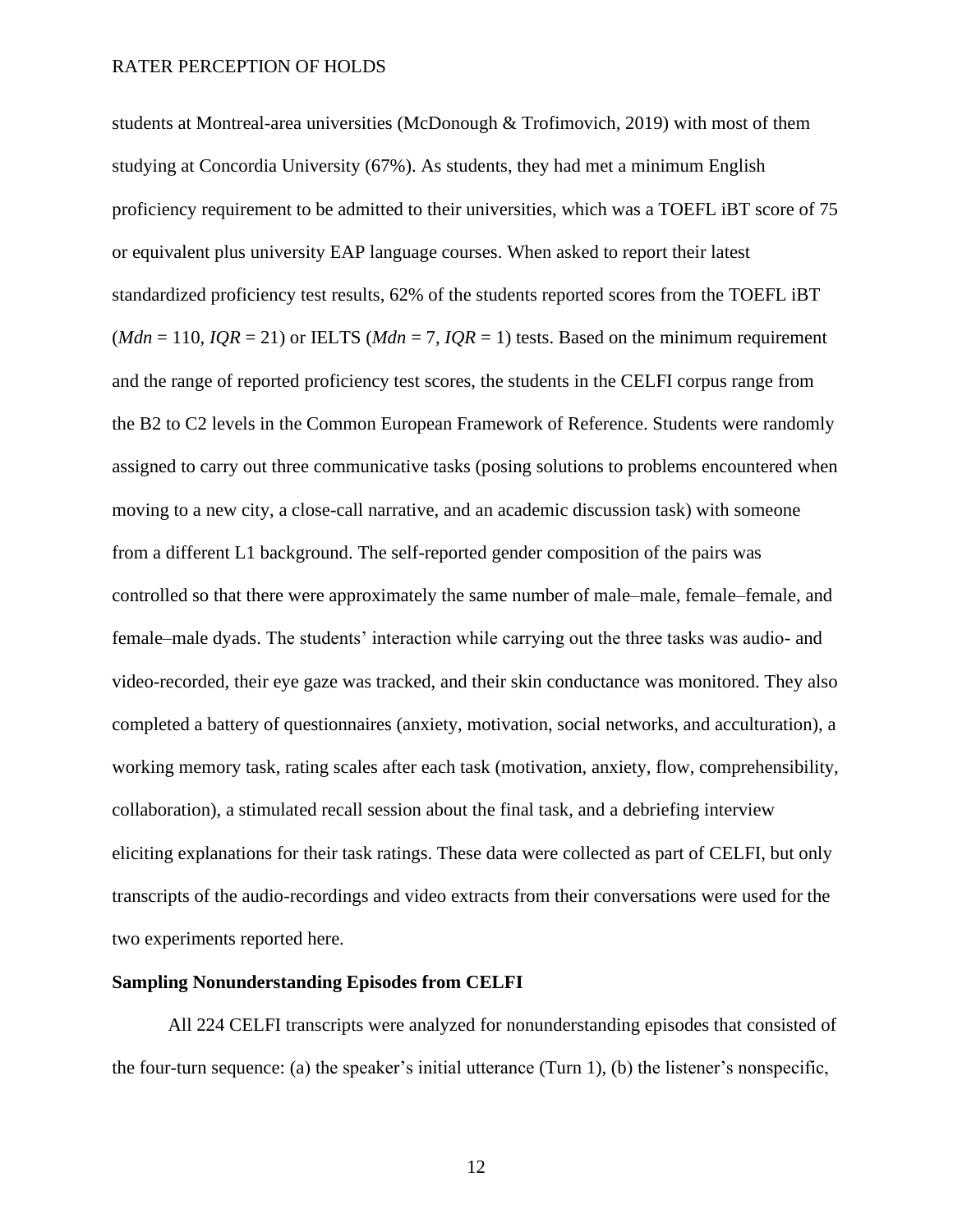open clarification request, such as *sorry*, *pardon*, *what*, or *huh* (Turn 2), (c) the speaker's repair (Turn 3), and (d) the listener's response showing understanding (Turn 4). Example 3 illustrates a nonunderstanding episode in which the listener requests clarification of the speaker's initial question in Turn 2 (*sorry?*) after which the speaker rephrases the question in Turn 3 and the listener answers the question in Turn 4.

Example 3: Nonunderstanding episode

P294: yeah... do you need to take course in your master?

P293: sorry?

P294: do you need to take courses or you only do research?

P293: no I–mine is course based masters

This analysis identified 139 listeners in the corpus (139/448 or 31%) who produced at least one clarification request of this type.

To ensure comparability across the listeners' nonunderstanding episodes to be used in this experiment, the following inclusion criteria were applied: (a) the speaker's initial utterance contained at least three words; (b) there was minimal speaker–listener overlap between turns; (c) the hold onset occurred in Turn 2; (d) the hold release occurred in Turn 4; and (e) the hold movement (e.g., head tilt or forward lean) was controlled. Application of the inclusion criteria led to the selection of 25 nonunderstanding episodes with four types of holds: forward lean only (5), forward lean with raised eyebrows or smile (7), head poke only (6), and head poke with raised eyebrows or smile (7). In terms of their background information, the listeners for these hold videos (14 women and 11 men) were students in undergraduate (56%) and graduate (44%) degree programs and spoke 13 different L1s with the most frequent being Mandarin (28%), Tamil (16%), Farsi (12%), and Bengali (8%). They ranged in age from 18 to 29 with a mean age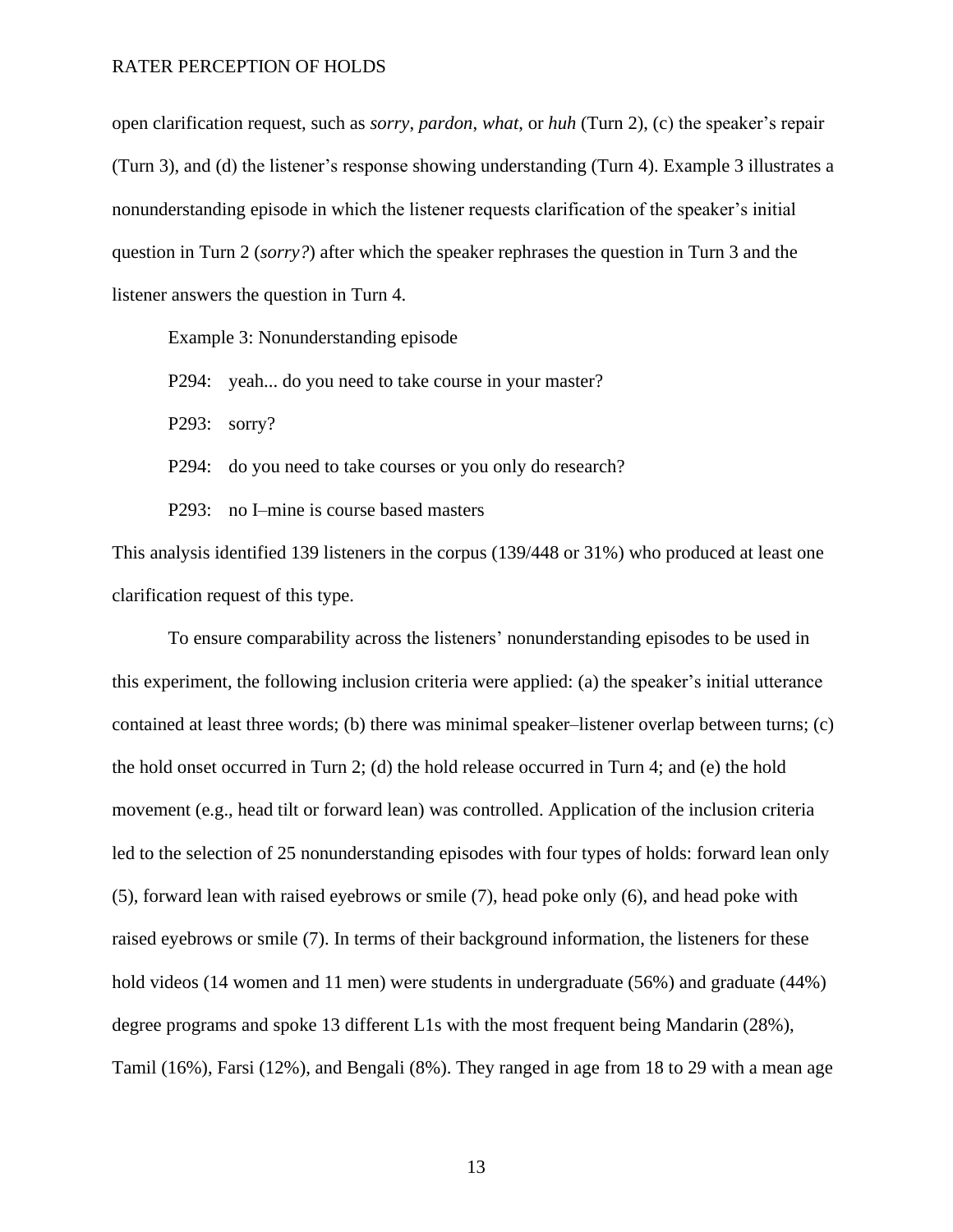of 22.6 years ( $SD = 2.8$ ). They had been living in Canada for a mean of 2.9 years ( $SD = 4.6$ ) and had studied English for a mean of 14.2 years  $(SD = 4.8)$ . Their reported proficiency test scores were similar to the median values for the students in the larger corpus.

# **Rating Stimuli**

To create the hold onset and release videos, the four-turn nonunderstanding episodes were extracted using video editing software (VideoPad) into two clips. The 25 hold onset videos showed the listener from the last second of Turn 1, the hold onset in Turn 2, and the first second of Turn 3 when the hold was maintained. The 25 hold release videos showed the listener from the last second of Turn 3 with the hold, the hold release, and the remainder of Turn 4. As the fourth turn varied in length across episodes, it was cut at a natural speaking point to be the same length for all release videos (~2 seconds). On average, the hold onset videos were 3.76 seconds long  $(SD = 0.91)$ , and the hold release videos were 3.08 seconds long  $(SD = 0.74)$ . As the video clips were short, a 3-second countdown was added to the beginning of each one to allow raters time to prepare for the start of the video. The videos were presented without sound so that no verbal contributions from the speaker or listener could influence raters' judgements of listener comprehension. If raters heard the listeners request clarification (e.g., *sorry? what? pardon me?*), then it would clearly indicate that the listener had not understood, and the raters could give low comprehension scores without considering the listeners' visual cues. Without sound, however, the raters could only orient to the listeners' nonverbal behavior when assessing their degree of comprehension.

# **Raters**

Raters included 30 students (21 females, 9 males) recruited from the same Montreal universities as the listeners in the videos on the assumption that they would represent the same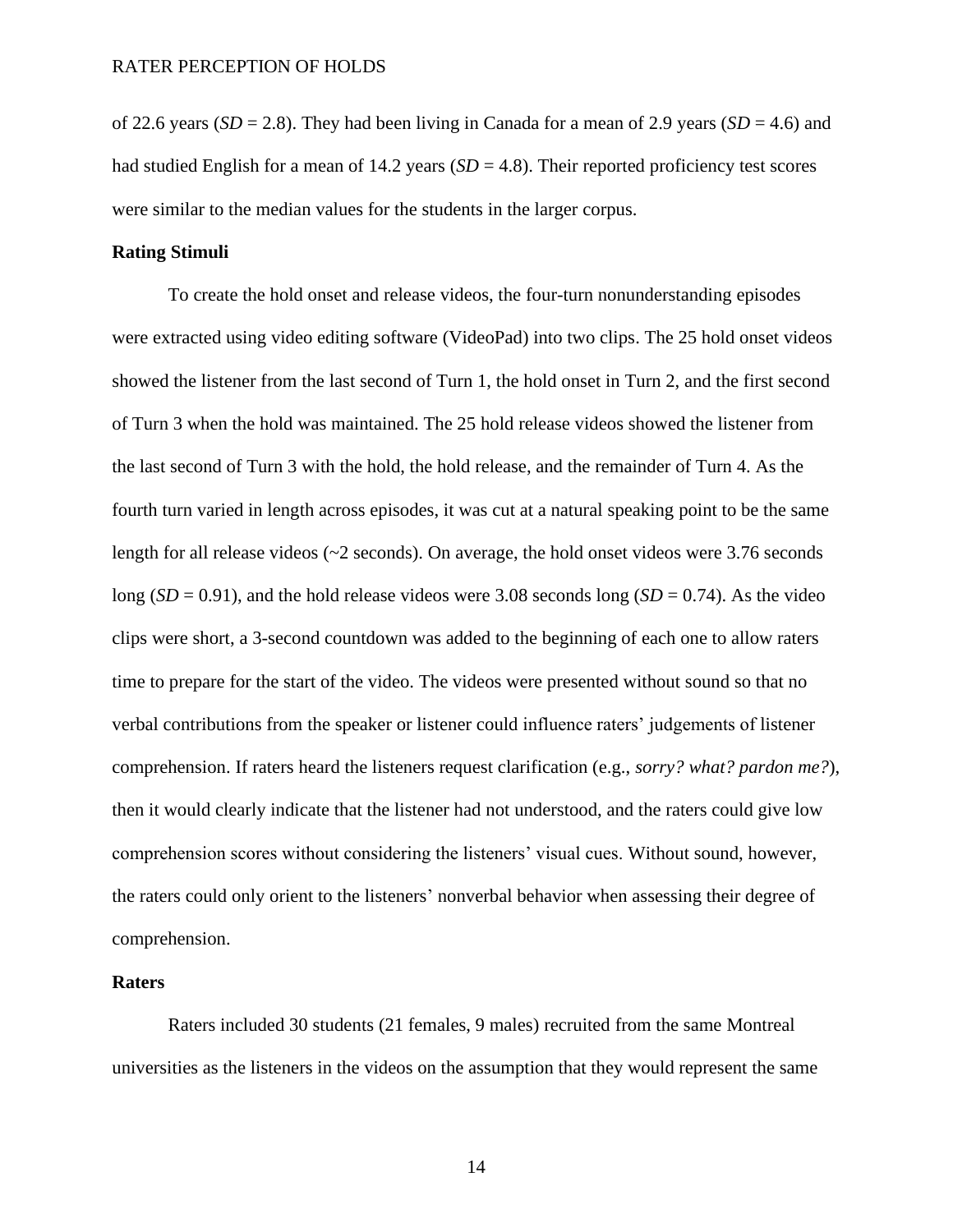student population (i.e., potential peers of the students in the videos). They were undergraduate (67%) and graduate (33%) students between the ages of 19 and 41 ( $M = 25.03$ ,  $SD = 5.74$ ). Their L1s included Canadian or World Englishes (11), Portuguese (4), Arabic (3), French (3), Mandarin (2), Spanish (2), Tamil (2), Manipuri, Hebrew, and Danish. The L2 English raters had been studying English on average for 17.44 years (*SD* = 6.20) and the non-Canadian born raters reported a mean length of residence of 3.8 years  $(SD = 6.1)$ . As compared to the listeners in the hold videos, the English L2 raters had a similar length of residence in Canada, similar amount of prior English study, and equally diverse L1 backgrounds. The greater proportion of raters from English L2 backgrounds (63%) reflected the distribution of English L2 (52%) and English L1 (48%) students at Concordia University where the majority of the listeners and raters were studying, and the linguistic diversity of Montreal where only 16% of the population reports English as their L1 and only 23% report using English as their predominant home language (Statistics Canada, 2017).

#### **Rating Materials and Procedure**

The entire procedure was conducted using the LimeSurvey online interface (https://www.limesurvey.org), where raters first completed the consent form (2 minutes), and then were given instructions for the rating procedure and explanations of the rating criteria (2 minutes). After practicing rating two video clips from listeners whose data were not included in the study (2 minutes), the 50 target video clips were presented to raters in a unique random order. Each video appeared on a separate survey page and played automatically, allowing the rater to only view it once. Below the videos were 100-millimeter slider scales which raters used to evaluate the listener's comprehension (i.e., how much they thought the student in the video understood the speaker), which was the key variable of interest for this experiment. The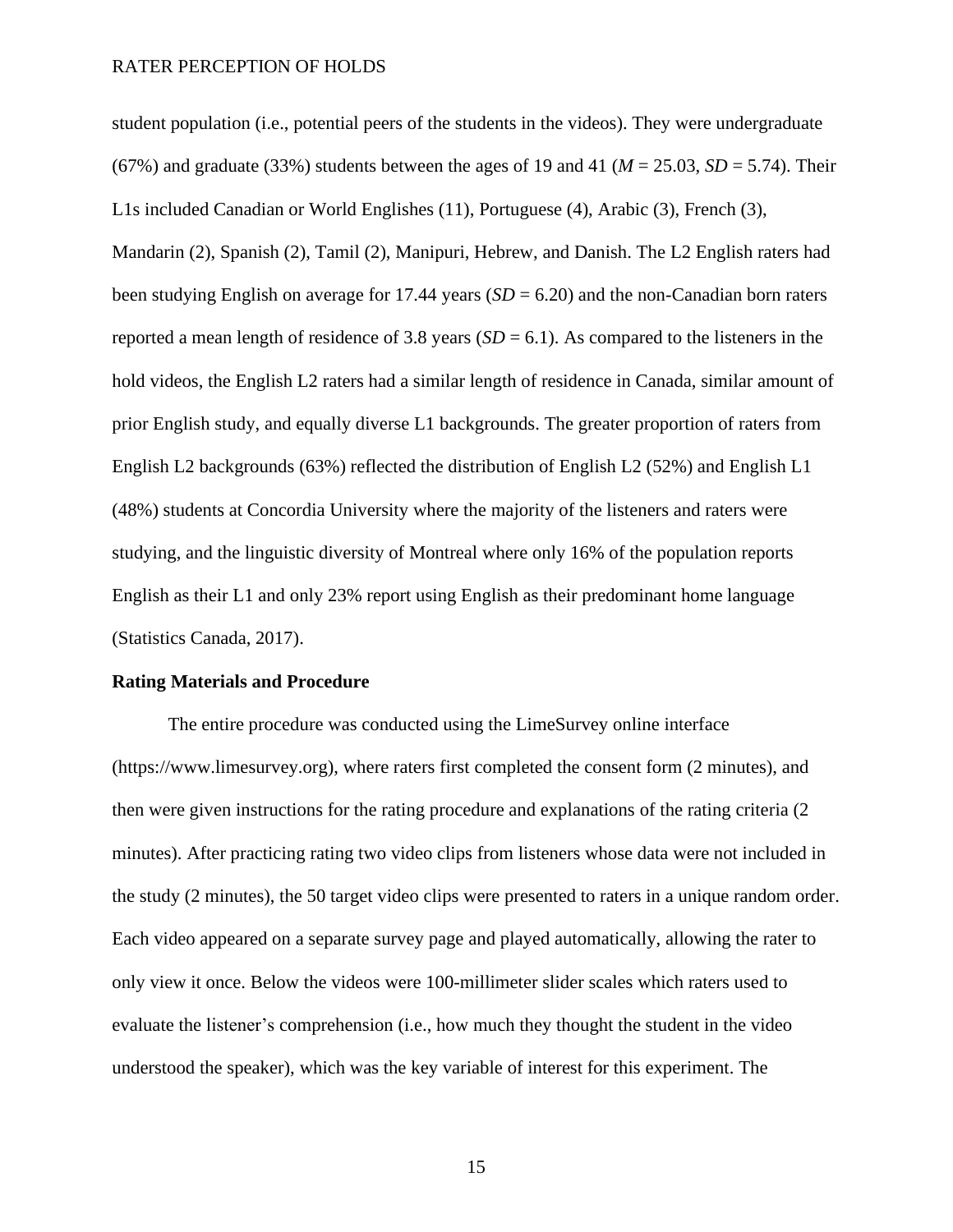endpoints for the comprehension sliding scale were *this student understood 0%* (negative endpoint on the left side) and *this student understood 100%* (positive endpoint on the right side). The initial slider position was set in the middle of the scale. An additional sliding scale was used to elicit the raters' perceptions about how easily the listener seemed to understand the speaker (*extremely difficult* and *extremely easy*), which was intended to capture the listeners' processing effort. A third sliding scale was used to check whether the edited videos looked natural (*extremely unnatural* and *extremely natural*). After the video rating task (20 minutes), the raters filled out a background questionnaire (5 minutes), a personality test (3 minutes), and facial expression recognition test (15 minutes). The analysis focuses on the listener comprehension ratings only because they provide the most direct assessment of whether raters associated listener holds with a lack of understanding.<sup>1</sup> Participants were remunerated \$30 for their time.

# **Results**

Prior to addressing the research question, we first examined whether the raters were consistent in their evaluation of listener comprehension by calculating the two-way mixed average-measures intraclass correlation coefficients for the hold and release videos. The coefficient was .93 for both video types, which indicates a high level of agreement across raters. To obtain one listener comprehension score for hold videos and one score for release videos for each rater, we obtained a mean score by summing the ratings and dividing by total videos for the hold and release videos separately. To determine whether raters can recognize the hold onset as a signal of nonunderstanding and the hold release as a signal of resumed understanding, their listener comprehension ratings were compared. Raters assessed listener comprehension lower in the onset videos ( $M = 34.93$ ,  $SD = 9.40$ ) than the release videos ( $M = 68.70$ ,  $SD = 14.21$ ). A paired-samples *t* test indicated that the difference was statistically significant,  $t(29) = 13.06$ ,  $p <$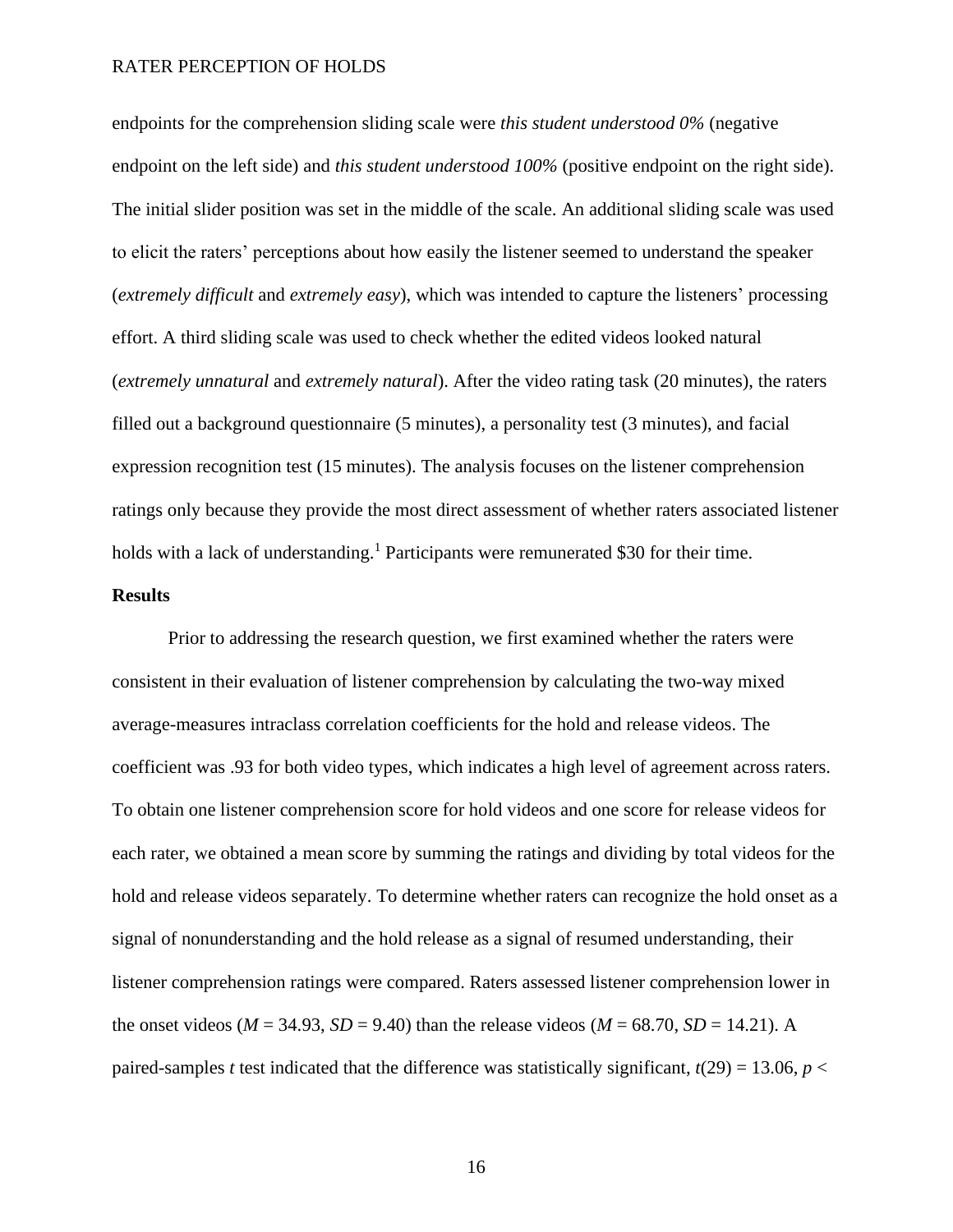.001,  $d = 2.80$ , with a large effect size ( $d \ge 1.40$ ) based on benchmarks for applied linguistics research (Plonsky & Oswald, 2014).

To explore whether their perceptions about listener comprehension varied by hold type, we compared the raters' hold onset ratings for episodes with leans, head pokes, leans with facial expressions, and head pokes with facial expressions. As shown in Table 1, the raters provided the lowest listener comprehension ratings for lean holds, followed by head poke holds, lean holds with facial expression, and head poke holds with facial expression.

# Table 1

|                                            | Comprehension |       |  |
|--------------------------------------------|---------------|-------|--|
| Hold type                                  | M             | SD    |  |
| Lean $(k=5)$                               | 23.31         | 9.88  |  |
| Head poke $(k = 6)$                        | 33.71         | 13.47 |  |
| Lean with facial expression $(k = 7)$      | 35.15         | 11.29 |  |
| Head poke with facial expression $(k = 7)$ | 41.64         | 9.60  |  |

*Listener Comprehension Ratings by Held Behavior (Out of 100)*

A repeated-measures ANOVA (sphericity assumed) indicated that there was a statistically significant difference in perceived listener comprehension ratings,  $F(3, 87) = 29.55$ ,  $p < .0001$ , partial  $\eta^2$  = .51. Post hoc comparisons with a Bonferroni adjustment indicated that there were significant differences ( $p \le 0.015$ ,  $d \ge 0.88$ ) for all paired comparisons except for head poke versus lean with facial expression ( $p = 1.00$ ,  $d = .12$ ) (see Table 2).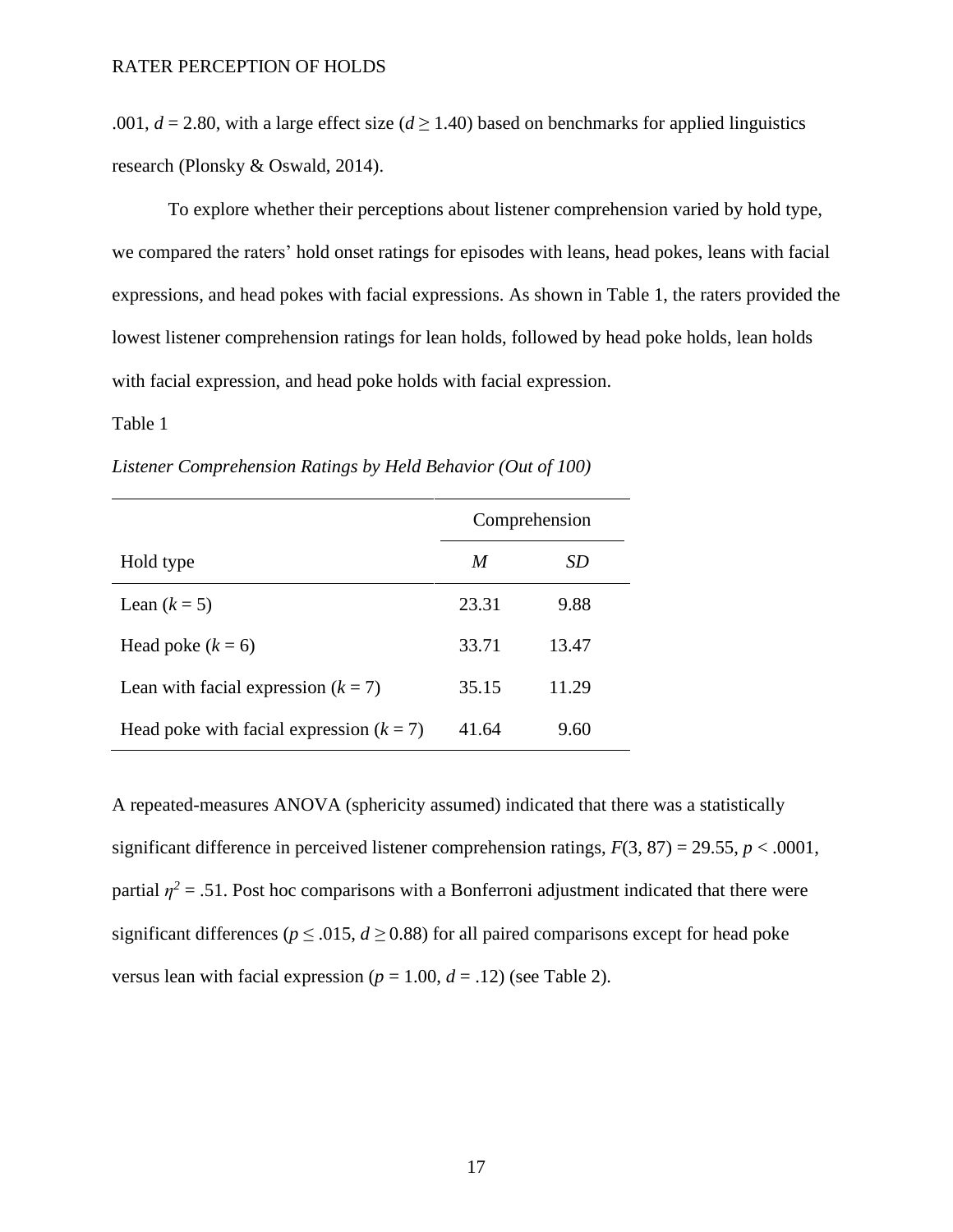# Table 2

# *Post hoc Tests for Comprehension Ratings by Hold Type*

| Hold type   | M(SD)         | Hold type                           | M(SD)         | t(29)    | $\boldsymbol{p}$ | $\overline{d}$ |
|-------------|---------------|-------------------------------------|---------------|----------|------------------|----------------|
| Head poke   | 33.71 (13.47) | Lean                                | 23.31 (9.88)  | 4.87     | .001             | 0.89           |
|             |               | Head poke with facial<br>expression | 41.64(9.60)   | $-4.36$  | .001             | 0.80           |
|             |               | Lean with facial<br>expression      | 35.15 (11.29) | $-0.74$  | .467             | 0.13           |
| Lean        | 23.31 (9.88)  | Head poke with facial<br>expression | 41.64(9.60)   | $-10.95$ | .001             | 2.00           |
|             |               | Lean with facial<br>expression      | 35.15 (11.29) | $-5.27$  | .001             | 0.96           |
| Head poke   | 41.64(9.60)   | Lean with facial                    | 35.15 (11.29) | 3.31     | .002             | 0.61           |
| with facial |               | expression                          |               |          |                  |                |
| expression  |               |                                     |               |          |                  |                |

# **Discussion**

To summarize the findings of Experiment 1, these raters clearly perceived hold onsets as a signal of a listener's difficulty comprehending the speaker and hold releases as signalling a return to understanding. Thus, it appears that English L1 and L2 raters from the same university community can interpret L2 English speakers' holds accurately as providing visual signals of both the initiation and resolution of nonunderstanding. The findings support the results of prior rating studies that reported an association between holds and nonunderstanding (McDonough et al., 2019, 2021) and provide evidence that raters associate hold releases with a return to understanding, which has not been tested previously. Furthermore, analysis of the specific hold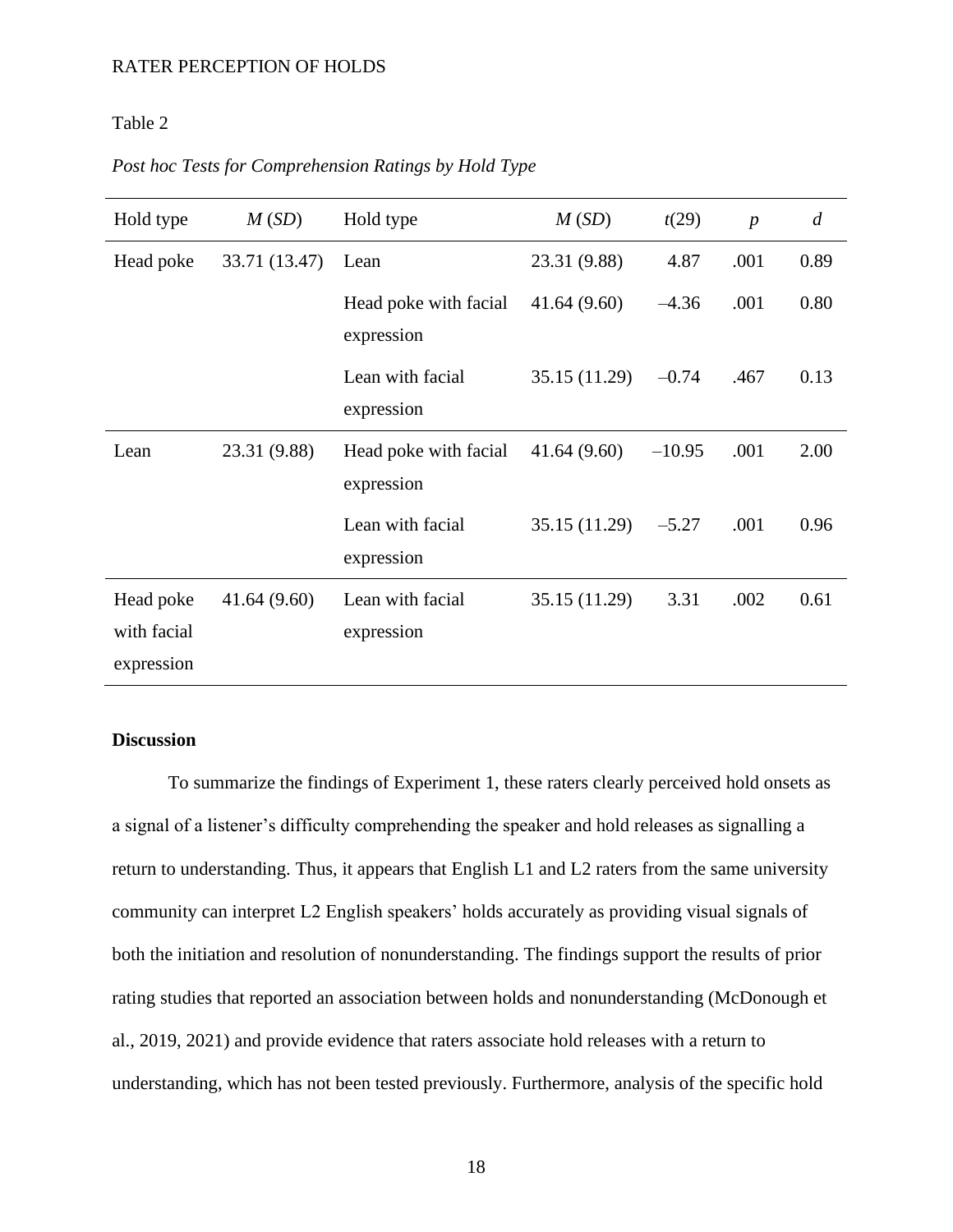types revealed that the raters attributed the lowest comprehension ratings to body lean holds and head poke holds. When these held movements also occurred with held facial expressions, comprehension ratings were higher. It is possible that the facial expressions, such as smiling, might dilute the nonunderstanding signal of the lean or head poke because smiling is often interpreted as a sign of understanding (McDonough et al., 2021). Indeed, when asked to explain what visual cues they based their ratings on, 16 raters mentioned smiling as a signal of understanding as compared to only three raters who stated that it was a sign of nonunderstanding. In addition, smiling might occur with a variety of nuanced expressions that are temporally linked to the verbal utterances in ways that communicate unique meanings, which could be confirmed through micro-analytic techniques.

Raters' ability to differentiate between hold onsets and releases provides a possible explanation for the null findings for rating condition (speaker's voice vs. listener's face) reported in McDonough et al. (2021). By providing raters with a visual image of the listener's face during the speaker's initial utterance only (i.e., before the hold onset), their rating stimuli failed to present the hold onset in isolation or in its naturally-occurring sequence, thereby likely diminishing its impact. It is also possible that holds are more meaningful as a sign of nonunderstanding when raters have access to their entire sequential organization with both the onset and release. Although Experiment 1 demonstrated that raters can differentiate between hold onsets and releases when they are presented in isolation, it is not known whether raters are sensitive to their sequential organization across an entire four-turn sequence. Based on the key premise of conversation analysis that talk is sequentially organized, it seems plausible that raters could differentiate between four-turn visual sequences with a hold (i.e., nonunderstanding episodes) and without a hold (i.e., understanding episodes). Furthermore, as raters clearly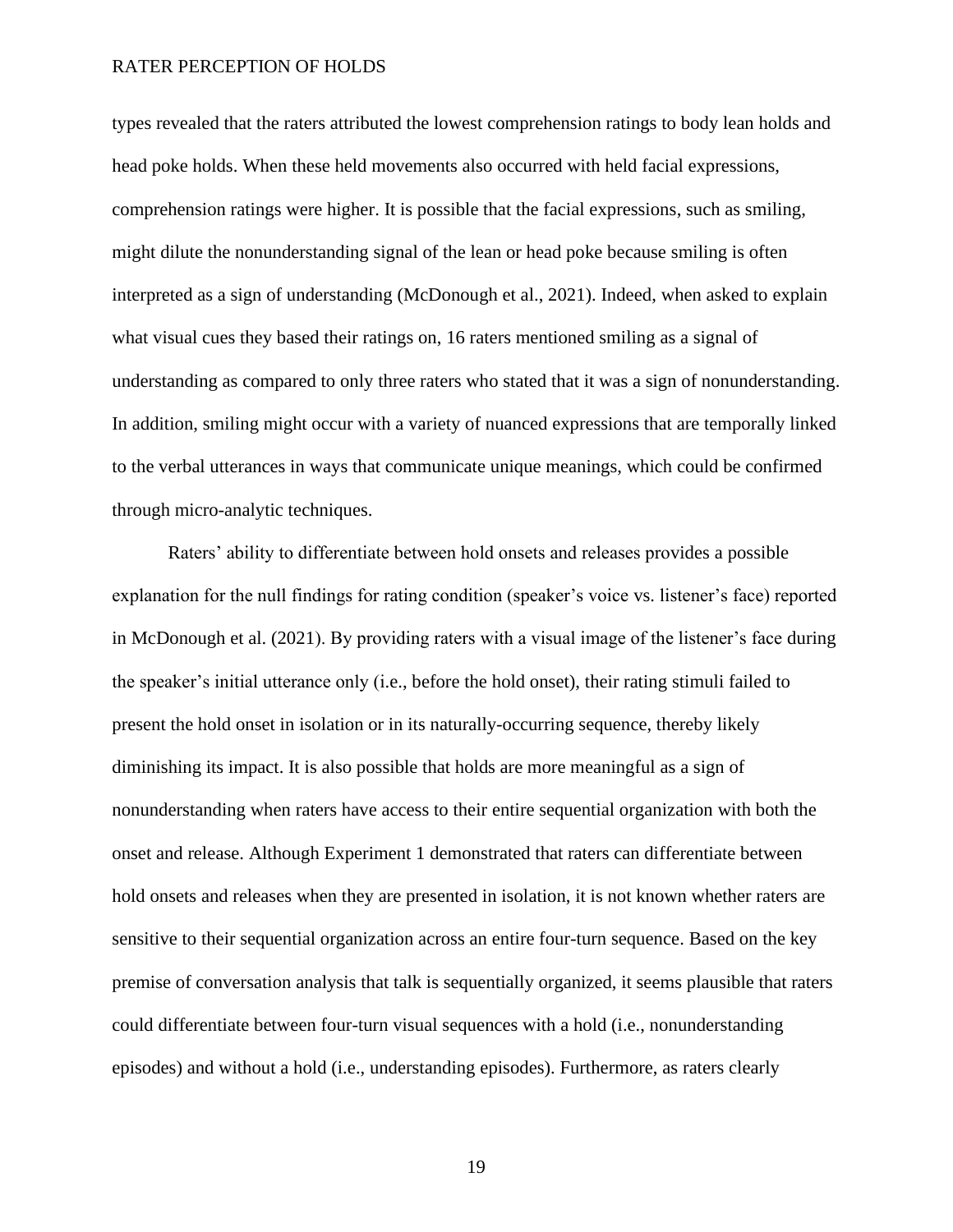differentiated between the visual cues associated with a hold onset and release, their ability to interpret hold episodes should be greater when those two signals are presented in their naturallyoccurring sequence (i.e., in Turn 2 and Turn 4, respectively) as opposed to the opposite order.

To test these possibilities, Experiment 2 compared rater perceptions about listener comprehension for four-turn sequences that showed listeners' visual cues either of understanding episodes (i.e., no hold) or nonunderstanding (with hold). We expected that raters would assign lower comprehension ratings to the nonunderstanding episodes as these included listener holds. To test raters' sensitivity to the sequential organization of holds, we also elicited their perceptions about listener comprehension in nonunderstanding episodes when the hold onset and release are reversed. Because the meaning of a hold is indicated by both its onset and release in that order, we predicted that perceived listener comprehension would be lower when the hold was presented in its naturally-occurring sequence as opposed to the reversed order.

# **Experiment 2**

#### **Sampling Episodes from CELFI**

As in Experiment 1, episodes were sampled from the CELFI corpus of L2 English speakers. Because of the narrower focus on the sequential organization of holds, the initial episode pool consisted of 42 transcripts identified during Experiment 1 as having a nonunderstanding episode with a hold onset in Turn 2 and a release in Turn 4. We returned to those 42 transcripts to locate all listeners who engaged in (a) a second nonunderstanding episode and (b) an understanding episode. Example episodes from the same listener (P62) are provided in Table 3. Whereas the listener requested clarification of the speaker's initial utterance in Turn 2 of both nonunderstanding episodes (*sorry?*), she asked a follow-up question in Turn 2 of the understanding episodes (*how they published that?*).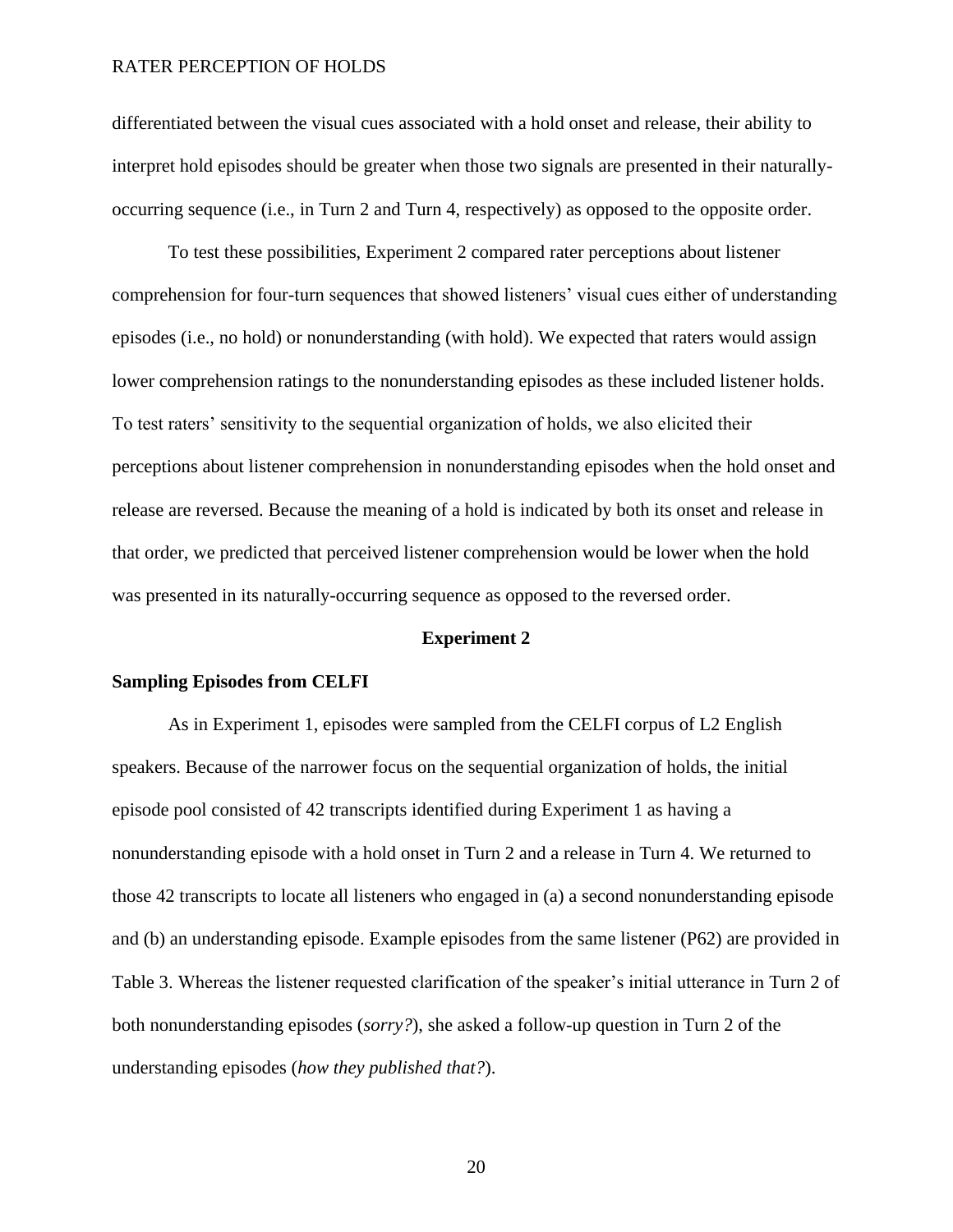# Table 3

# *Sample Nonunderstanding and Understanding Episodes*

| Turn                        | ID  | Nonunderstanding 1    | Nonunderstanding 2       | Understanding            |
|-----------------------------|-----|-----------------------|--------------------------|--------------------------|
| 1                           | P61 | I'm assuming you're a | They have dead bodies at | All their stuff was      |
|                             |     | little older?         | Concordia too            | published without their  |
|                             |     |                       |                          | consent                  |
| $\mathcal{D}_{\mathcal{L}}$ | P62 | Sorry?                | Sorry?                   | How they published that? |
| 3                           | P61 | How old are you?      | They have dead bodies at | I don't know. Uh cuz     |
|                             |     |                       | Concordia                | wait, consent isn't      |
|                             |     |                       |                          | required to publish a    |
|                             |     |                       |                          | genome                   |
| 4                           |     | P62 I'm 29.           | Oh really?               | Oh.                      |

Finally, the videos of the new episodes were analyzed to ensure that (a) the nonunderstanding episodes depicted a hold onset in Turn 2 and hold release in Turn 4 and (b) the understanding episodes did not include holds. This process identified 12 listeners who each contributed one understanding and two nonunderstanding episodes that met the criteria for a total of 36 episodes. Six of these 12 listeners had contributed one nonunderstanding episode to Experiment 1 rating stimuli. In terms of their background information, the listeners (50% women) were students in undergraduate (50%) and graduate (50%) degree programs and spoke six different L1s with the most frequent being French (33%), Mandarin (17%), Tamil (17%), and Farsi (17%). They ranged in age from 18 to 29 with a mean age of 23.1 years ( $SD = 3.6$ ). They had been living in Canada for a mean of 4.0 years  $(SD = 4.6)$  and had studied English for a mean of 13.6 years  $(SD = 4.0)$ . Their reported proficiency test scores were similar to the median values for the entire corpus.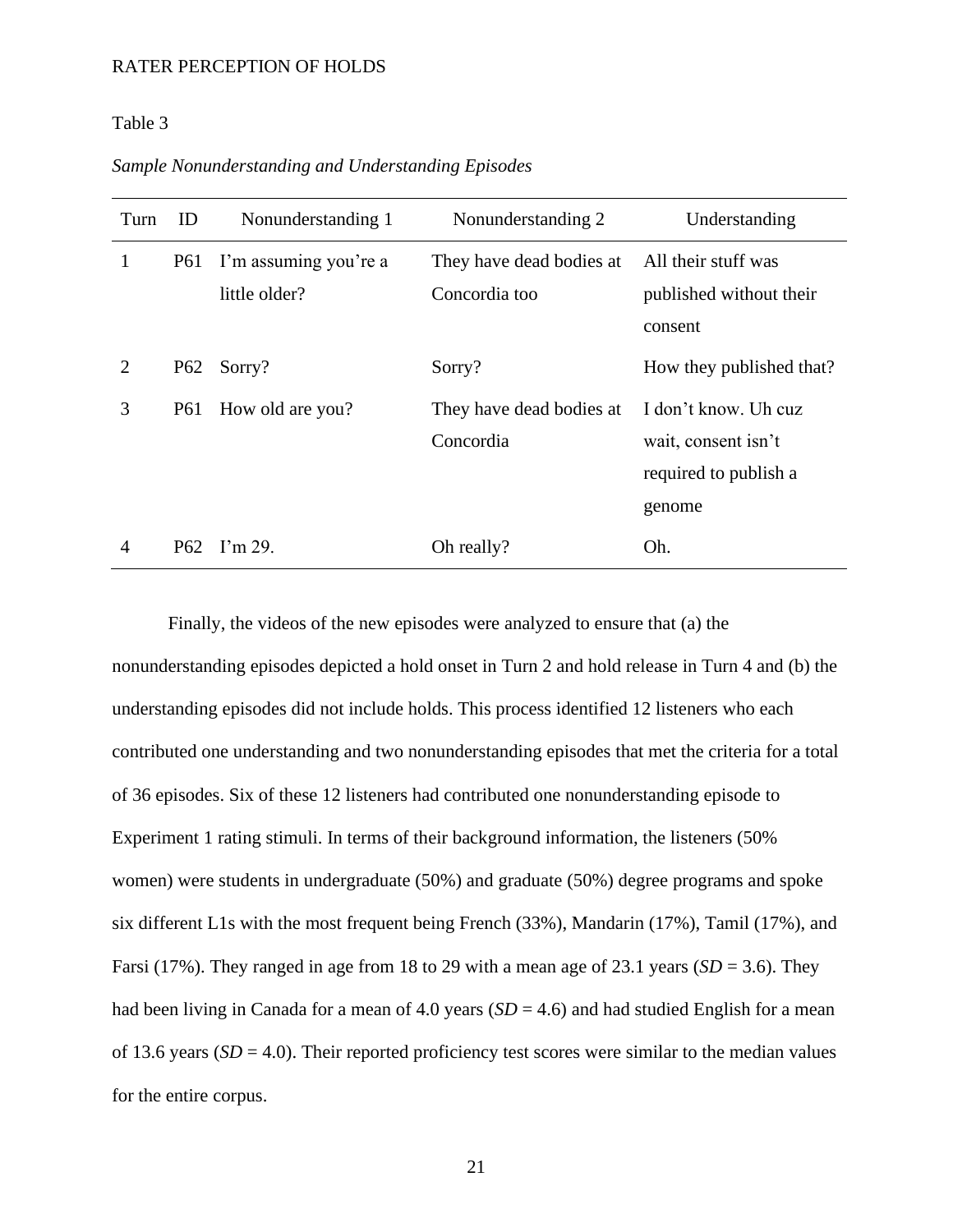# **Rating Stimuli**

One nonunderstanding episode from each listener was randomly assigned to remain in its naturally-occurring sequence with the hold onset in Turn 2 and the hold release in Turn 4. The other nonunderstanding episode was edited to present the turns in the reverse order. The reversed episodes were created using DaVinci Resolve to first split the video clip into four turns and then create an episode with the turns in reverse order  $(i.e., 4-3-2-1)$ . This order was selected because it showed the release before the hold, which is contrary to their naturally-occurring sequence, but avoided placing the hold onset in the final position, which is a privileged position in memory tasks because of the distinctiveness of the material experienced at the end of sequences or lists (Kelley et al., 2013, 2015).<sup>2</sup> To soften the abruptness of the areas where the video was cut and respliced so that the image would not "jump" between turns, the "smooth cut transition" setting was used, which seamlessly blended the re-spliced elements together. The understanding episode videos were not manipulated. The reversed hold videos had a mean length of 5.92 seconds (*SD* = 2.60), the intact hold videos were 6.21 seconds long  $(SD = 8.5)$ , and the videos without holds were slightly longer with a mean of 8.92 seconds (*SD* = 3.28). All videos were silenced, and a 3second countdown was added to the beginning of each clip.

# **Raters**

The 30 new raters for Experiment 2 (57% women) represented the same speech community as those in Experiment 1 and the CELFI corpus, namely, linguistically-diverse university students in Montreal. They were studying in undergraduate (53%) and graduate (47%) degree programs and ranged in age between 19 and 35 ( $M = 25.17$ ,  $SD = 3.97$ ). Their L1s included Canadian or World Englishes (10), French (5), Bengali (3), Hindi (2), Mandarin (2), Turkish (2), Vietnamese (2), Cantonese, Punjabi, Tamil, and Urdu. The L2 English raters had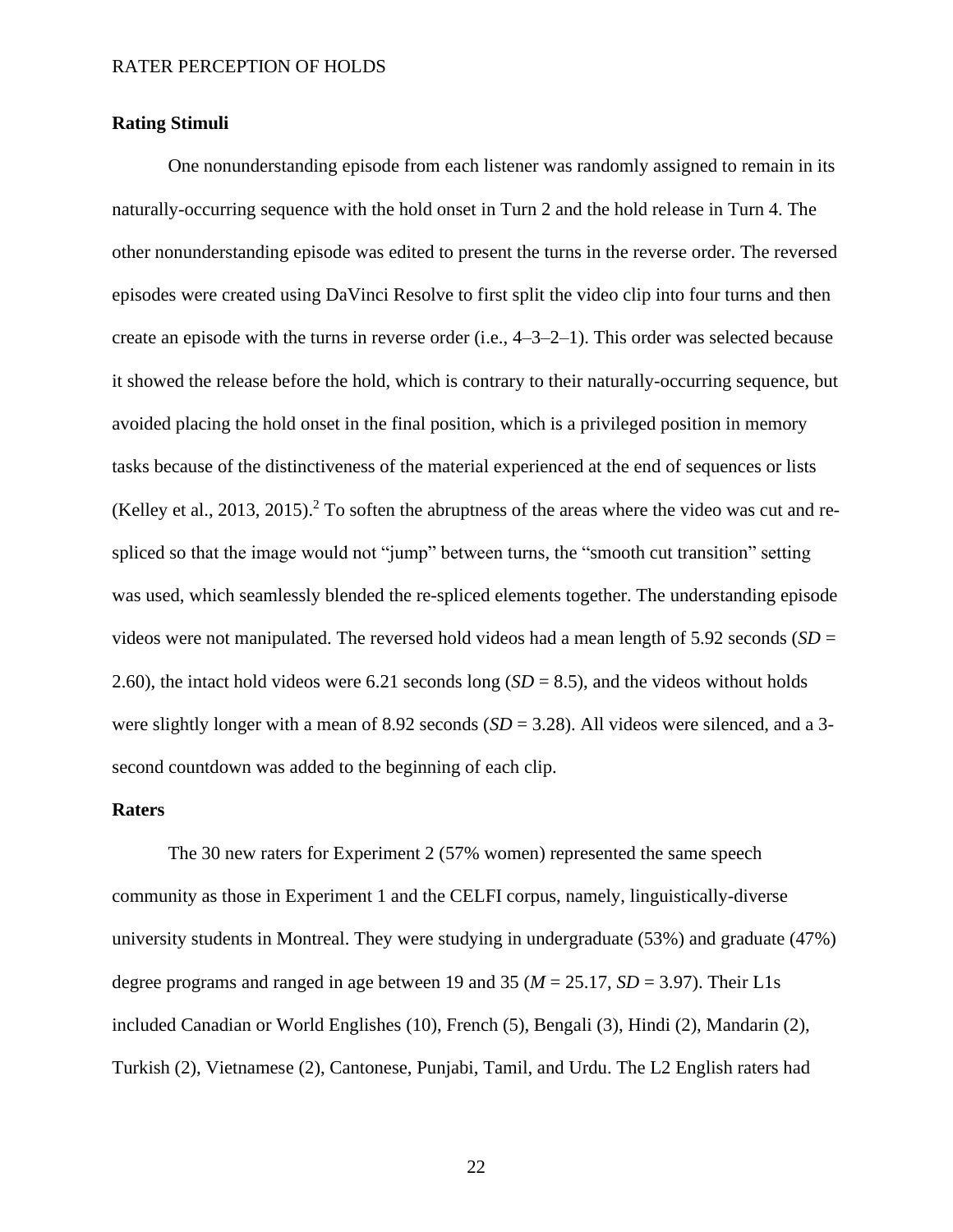been studying English on average for 17.9 years (*SD* = 5.2) and the non-Canadian born raters reported a mean length of residence of 4.8 years  $(SD = 5.1)$ . As compared to the listeners in the hold videos, the English L2 raters had a similar length of residence in Canada, similar amount of prior English study, and equally diverse L1 backgrounds. As in Experiment 1, there was a greater proportion of English L2 raters (67%), which represents the linguistic diversity of both the university student community (which has a relatively equal percentage of L1 and L2 English speakers) and the city of Montreal (where less than 25% of the population uses English as their predominant home language).

# **Rating Materials and Procedure**

Just as in Experiment 1, the entire rating procedure was administered online using LimeSurvey (https://www.limesurvey.org). After completing the consent form (2 minutes), raters were given instructions and explanations of the rating criteria (2 minutes). The same sliding scale from Experiment 1 was used to assess the listener's comprehension (*this student understood 0%* and *this student understood 100%*). The sliding scales for naturalness and ease of understanding from Experiment 1 were also used, but are not reported for the main analysis.<sup>3</sup> After reviewing the scales and definitions, the raters practiced with two video clips from students who did not appear in the main rating task (2 minutes). Finally, for the main rating task, the raters viewed the 36 target video clips in random order with each video appearing one at a time and playing automatically (20 minutes). Raters viewed each video only one time. After the videos, the raters filled out a background questionnaire (5 minutes), personality test (3 minutes), and facial expression recognition test (15 minutes). Participants were remunerated \$30 for their time.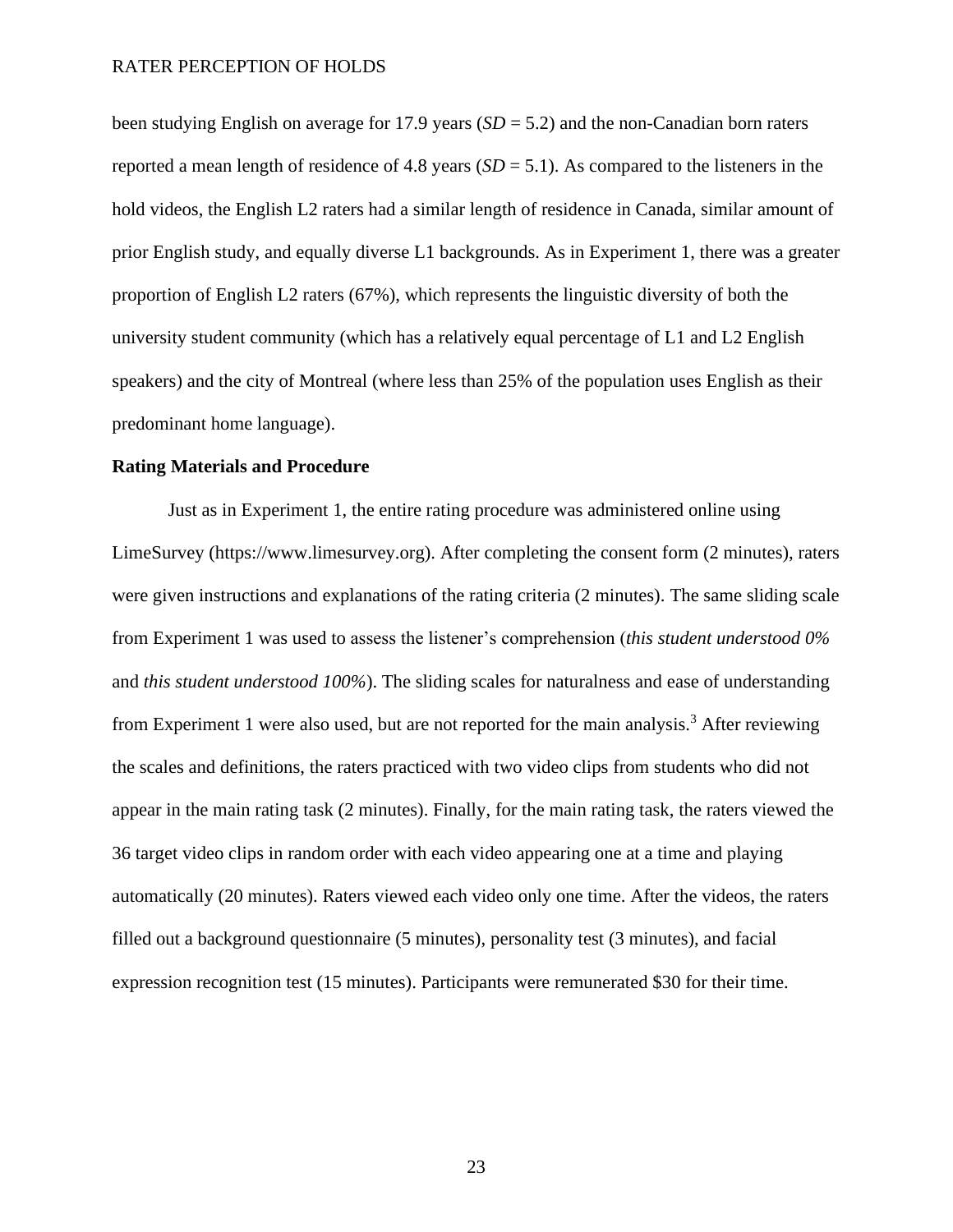# **Results and Discussion**

After confirming the raters' internal consistency using a two-way mixed averagemeasures intraclass correlation coefficient (.90), the ratings were averaged per rater separately for each episode type (understanding, nonunderstanding intact, nonunderstanding reversed). The goals of Experiment 2 were to clarify whether raters orient to a hold as a nonverbal signal of nonunderstanding and associate that meaningfulness with a hold's naturally-occurring sequential organization. Raters gave the highest listener comprehension ratings to the understanding episodes without holds ( $M = 74.42$ ,  $SD = 12.57$ ). Raters assigned the lowest ratings when the holds were presented in their naturally-occurring order with the onset in Turn 2 and the release in Turn 4 ( $M = 58.29$ ,  $SD = 14.06$ ). The episodes with holds in reverse order (i.e.,  $4-3-2-1$ ) elicited scores that fell between the other two episode types ( $M = 64.17$ ,  $SD = 11.77$ ). A repeatedmeasures ANOVA (sphericity assumed) indicated that there was a statistically significant difference for perceived comprehension ratings,  $F(2, 58) = 42.99$ ,  $p < .0001$ , partial  $\eta^2 = .60$ . Post hoc comparisons with a Bonferroni adjustment indicated that there were significant differences ( $p \le 0.001$ ,  $d \ge 0.75$ ) for all paired comparisons (see Table 4).

Table 4

| Episode type         | M(SD)         | Episode type                       | M(SD)                  | t(29)   | $\boldsymbol{p}$ | d    |
|----------------------|---------------|------------------------------------|------------------------|---------|------------------|------|
| Intact $(1-2-3-4)$   | 58.29 (14.06) | Reversed $(4-3-2-1)$ 64.17 (11.77) |                        | $-4.13$ | .001             | 0.75 |
| hold                 |               | hold                               |                        |         |                  |      |
|                      |               | No hold                            | $74.42(12.57)$ $-7.81$ |         | .001             | 1.43 |
| Reversed $(4-3-2-1)$ | 64.17 (11.77) | No hold                            | 74.42 (12.57)          | $-6.70$ | .001             | 1.08 |
| hold                 |               |                                    |                        |         |                  |      |

*Post hoc Tests for Comprehension Ratings by Episode Type*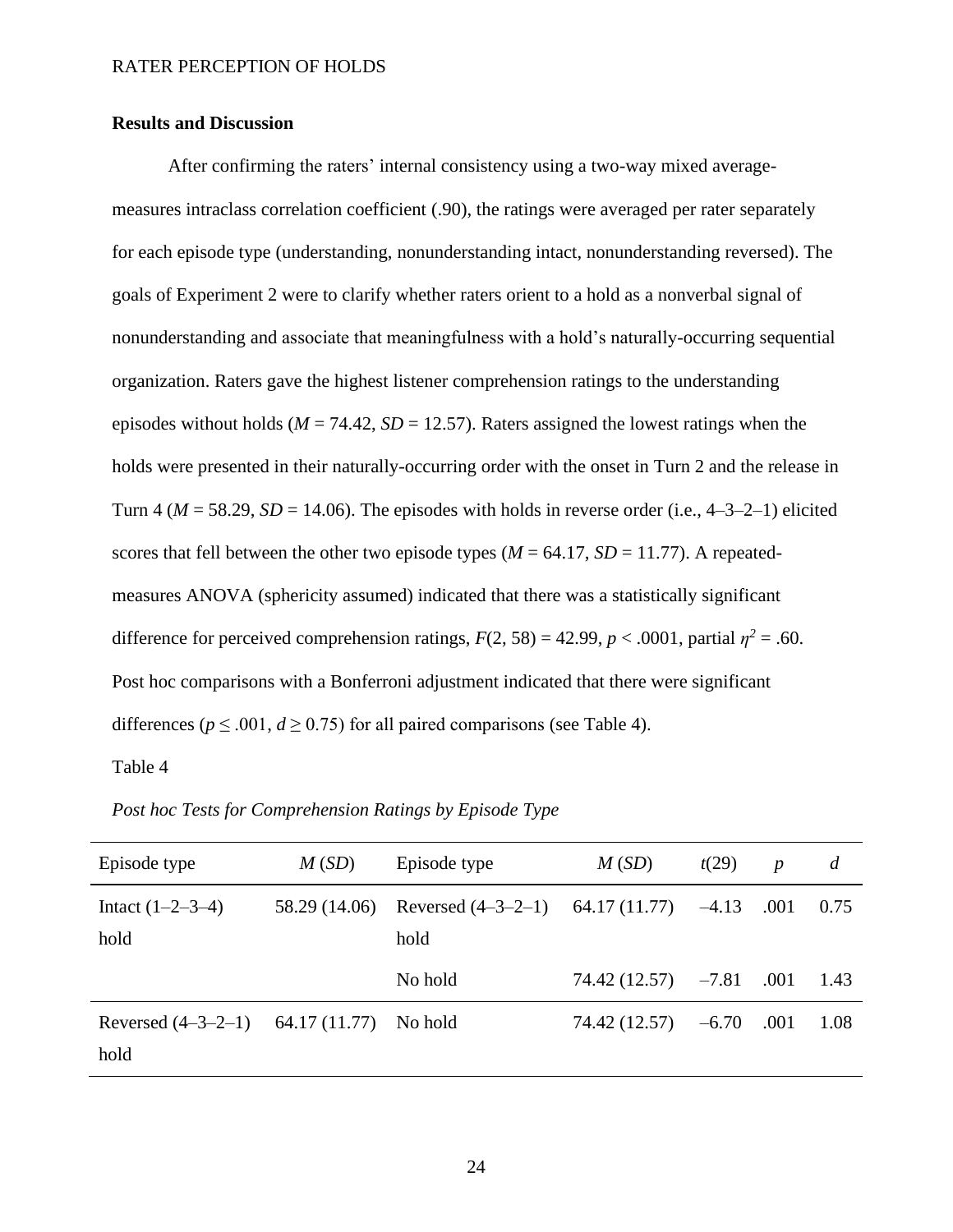Results of Experiment 2 demonstrate that raters can differentiate between understanding and nonunderstanding episodes regardless of the location of the hold onset and release in the four-turn sequence. However, they rate listener comprehension lower when holds unfold in their natural sequence. Although the presence of a hold onset out of order was sufficient to elicit ratings lower than those provided to the understanding episodes, raters clearly interpreted holds in their intact sequence as the stronger visual cue of listener difficulty understanding the speaker.

# **General Discussion**

In this systematic investigation of rater perception of holds as a visual cue of listener nonunderstanding, these university students clearly recognized the difference between fellow students' hold onsets and releases, rating onsets as more closely associated with a problem understanding the speaker (Experiment 1). They also perceived holds in which the L2 English interlocutors held a single movement (body lean or head poke) static to be more strongly tied to nonunderstanding as compared to holds with multiple held movements (Experiment 1). When presented with videos of the entire repair sequence, raters differentiated between nonunderstanding episodes with holds and understanding episodes without holds (Experiment 2). Furthermore, they were sensitive to the sequential organization of holds in that they associated holds in their naturally-occurring sequences with listener comprehension problems to a greater extent than holds in a reversed turn order (Experiment 2). In sum, raters, the majority of whom were English L2 speakers, clearly recognize their peers' holds as a nonverbal cue with unique components for signalling the beginning and resolution of listener comprehension problems.

In terms of their ability to differentiate between understanding and nonunderstanding episodes based on visual cues only (i.e., the presence or absence of a hold), the raters downgraded listener comprehension for nonunderstanding episodes. They also revealed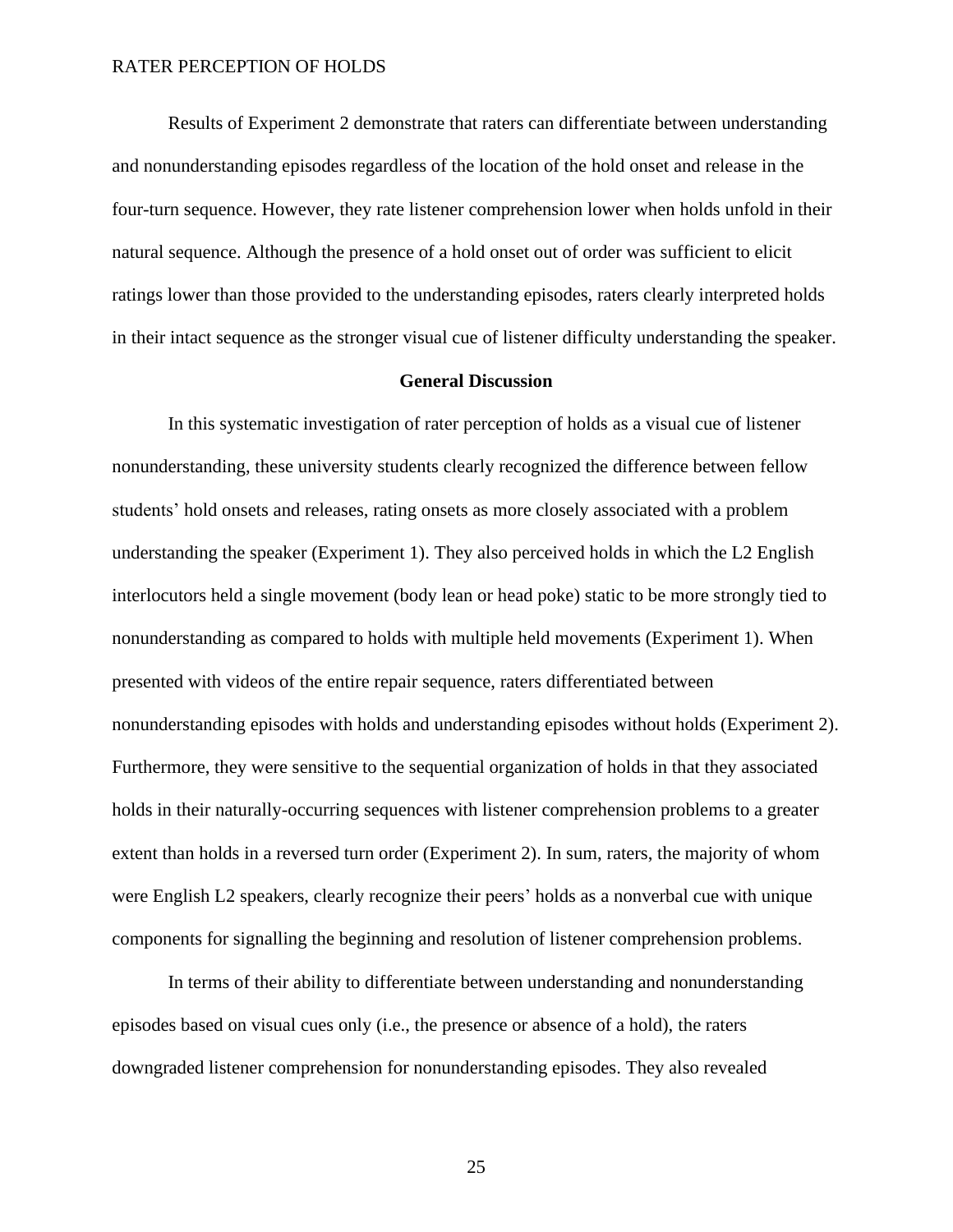sensitivity to the moves within a hold sequence by giving lower perceived comprehension ratings to hold onsets (Turn 2) than hold releases (Turn 4). However, the association between perceived comprehension and holds was affected by the type of movement held static. The configurations most clearly associated with lower listener comprehension were individual movements, such as forward body leans and head pokes, whereas combinations of body leans and head pokes with facial expressions, such as raised eyebrows or smiling, elicited higher comprehension ratings, possibly because the cues provided conflicting or ambiguous information. For example, laughing and smiling are subtle markers of communication breakdowns (Matsumoto, 2018; Pitzl, 2010), yet raters tend to comment on these facial expressions as markers of understanding (McDonough et al., 2021). It appears that raters associate holds with nonunderstanding when a single, easily perceptible body movement is held in isolation rather than in combination with other cues. However, this conclusion must be revisited in future work by eliciting qualitative comments from raters and through micro-analytic approaches to identify how facial expressions might enhance or dilute the meaning associated with holds in the form of body leans or head pokes.

A particularly novel contribution of this study is that the sequential organization of holds contributes to its strength as a signal of nonunderstanding. A temporal constraint on the meaningfulness of holds is fully compatible with cross-linguistic evidence in interactive practices, where multimodal behaviors are tightly organized in space and time (Enfield  $\&$ Levinson, 2006; Enfield et al., 2013; Floyd et al., 2016). Holds mark nonunderstanding more saliently when their natural sequential organization is preserved with the onset in Turn 2 and the release in Turn 4. Although the presence of a hold onset in any position in a four-turn sequence may be sufficient for raters to recognize listener comprehension difficulty, the meaningfulness of holds is greater when they are presented in their natural sequence. An interesting question is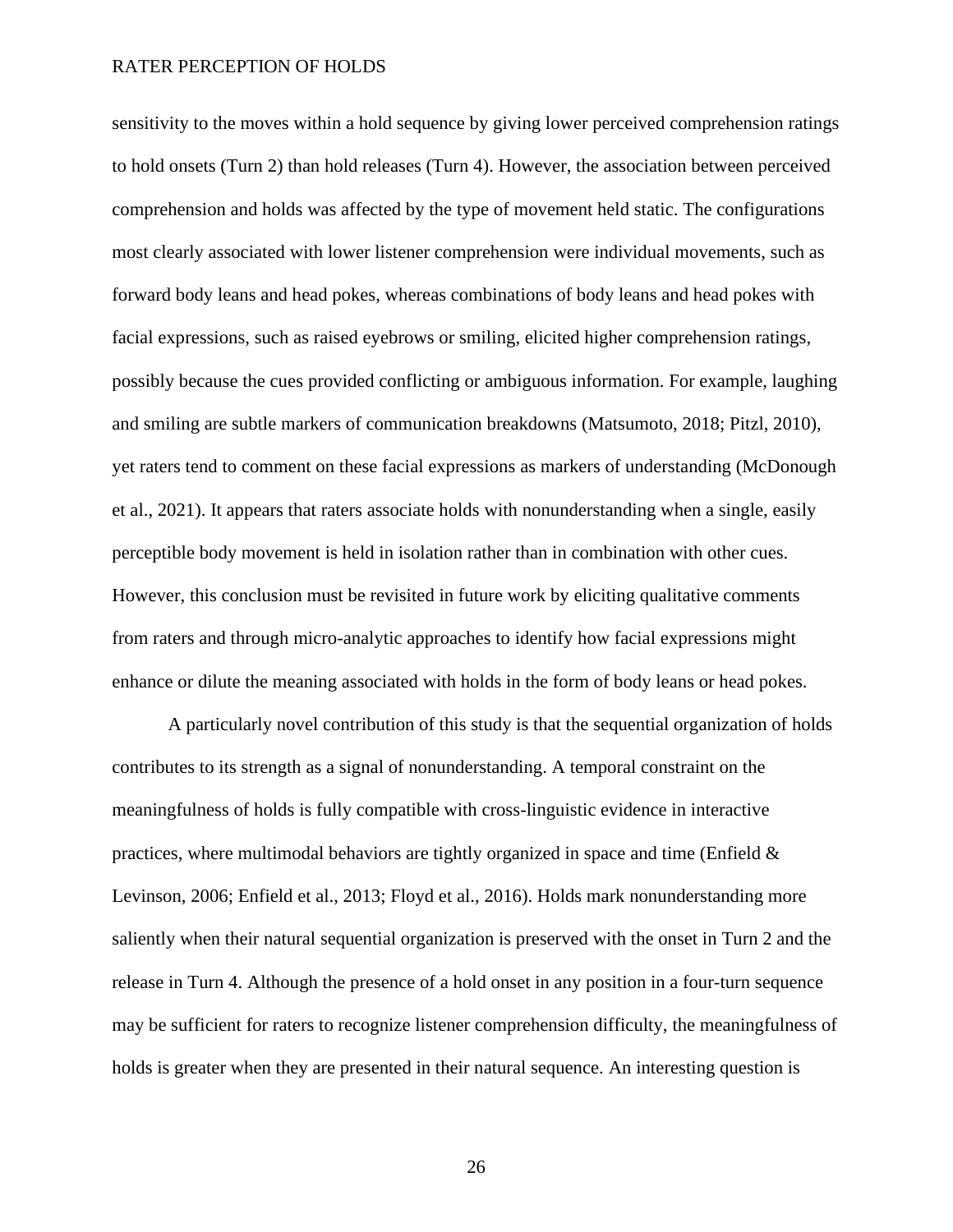whether interlocutors themselves are aware that holds provide visual signals for the onset of nonunderstanding and for the resumption of understanding. Although it can be difficult to identify holds during real-time conversation and immediately solicit interlocutor perceptions, future research might first approach this question by having a slight time delay between the initial conversation and the presentation of hold videos to the interlocutors. To avoid drawing undue attention to holds, future studies might include episodes of other types, such as the understanding episodes tested in Experiment 2.

For the assessment of interactional competence, the present findings underscore that L2 speakers' ability to initiate and respond to repair is an important skill, particularly when it comes to the assessment of L2 speakers' performance in interactive speaking tests (Galaczi & Taylor, 2018; Roever & Kasper, 2018). Raising L2 speakers' awareness of the visual cues that can signal nonunderstanding (with or without a verbal appeal for repair) might enable speakers to demonstrate interactional competence, either by initiating self-repair before the listener requests clarification or by reformulating their initial utterance rather than simply repeating it in response to the listener's request. Furthermore, greater awareness of the visual cues of nonunderstanding may help L2 speakers engage in active listening by nonverbally signalling speakers that they are having difficulty understanding. Thus, in light of the importance and salience of visual cues as signals of nonunderstanding, assessing L2 speakers' interactional competence would benefit from considering visual aspects of interaction and how both speakers and listeners can deploy visual cues to achieve mutual communicative success. In terms of repair specifically, the ability to initiate a repair as a listener and successfully carry it out as a speaker might be evaluated as positive indicators of interactional competence. At minimum, it would be important that raters and examiners involved in scoring interactive speaking tests consider L2 speakers' ability to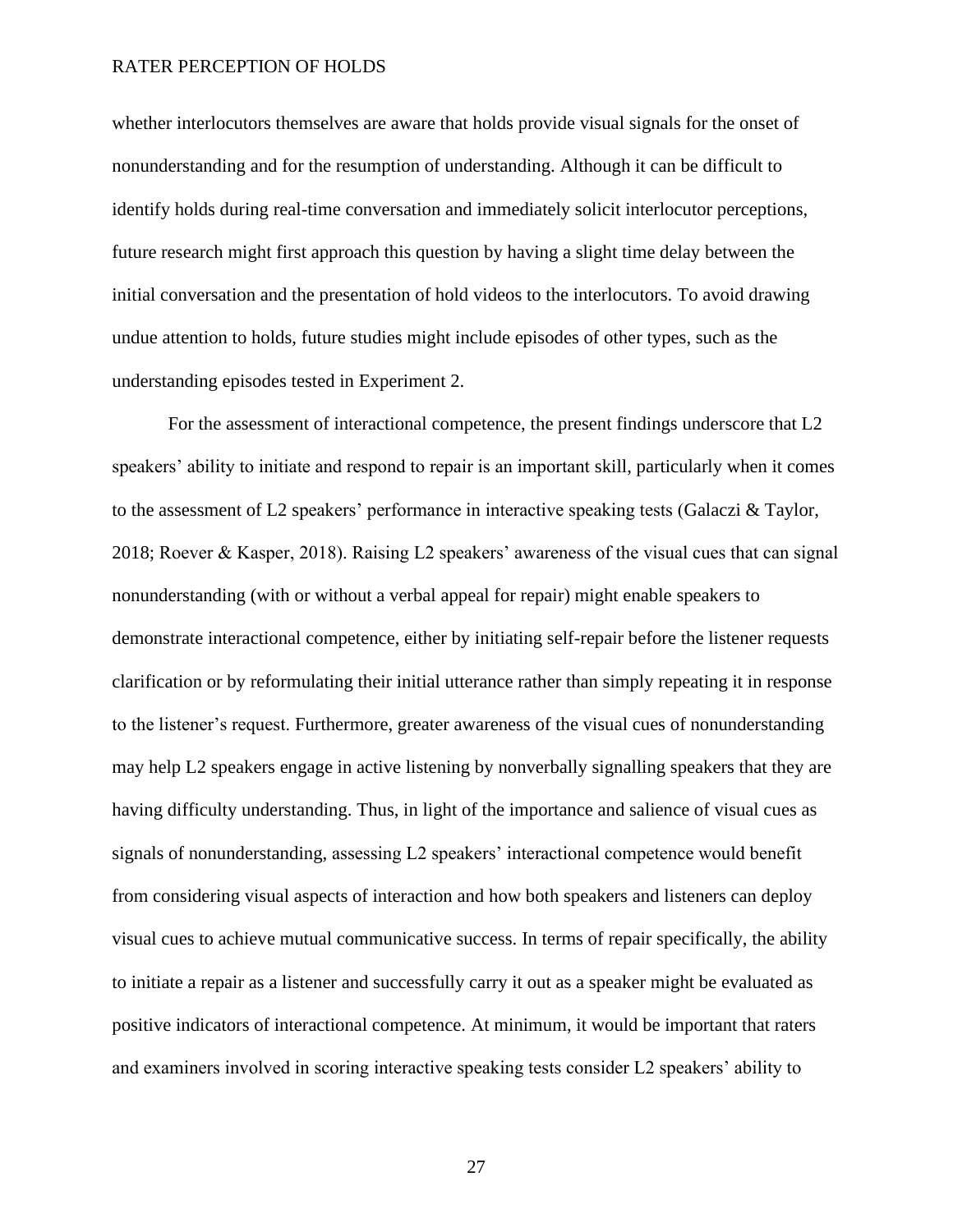provide and interpret visual signs of nonunderstanding rather than base their assessments on speech only. For pedagogy, the finding that holds can be recognized as a sign of listener nonunderstanding by external observers of conversation opens up the possibility of carrying out various instructional interventions to help L2 speakers build the nonverbal behavior component of their interactional competence. The goal of such interventions would be to explore various pedagogical ways of raising L2 speakers' awareness of visual cues so that they can signal, detect, anticipate, and avert communication breakdowns. These pedagogical interventions might follow the global template for metacognitive training (e.g., Wenden, 1999) which includes raising awareness through communicative practice (e.g., Nakatani, 2005).

There are several limitations of this study that might limit its generalizability. With respect to the rating stimuli, the chosen nonunderstanding episodes focused narrowly on nonverbal behaviors associated with only one type of repair initiation, which was a clarification request (e.g., *what*, *hmm*, *sorry*). Therefore, it is presently unclear what visual cues are associated with other ways of initiating repair or whether those cues would be equally salient to raters. Similarly, the videos showed episodes in which holds co-occurred with verbal repair initiation. By silencing the videos, we ensured that raters oriented to the nonverbal contributions only while they were rating listener comprehension. Further research is needed to determine whether raters are equally adept at recognizing visual only repair (i.e., without any verbal contribution). Although infrequent, visual only repair has been shown to occur (Dingemanse, 2015; Levinson, 2015; Manrique, 2016; Seo & Koshik, 2010), but visual only repair was not tested here. By asking them to evaluate listener comprehension while watching silent videos, the raters may have oriented to visual cues more than they would have if they also had access to the speaker and listener voices. Although they were never told about holds or asked to evaluate holds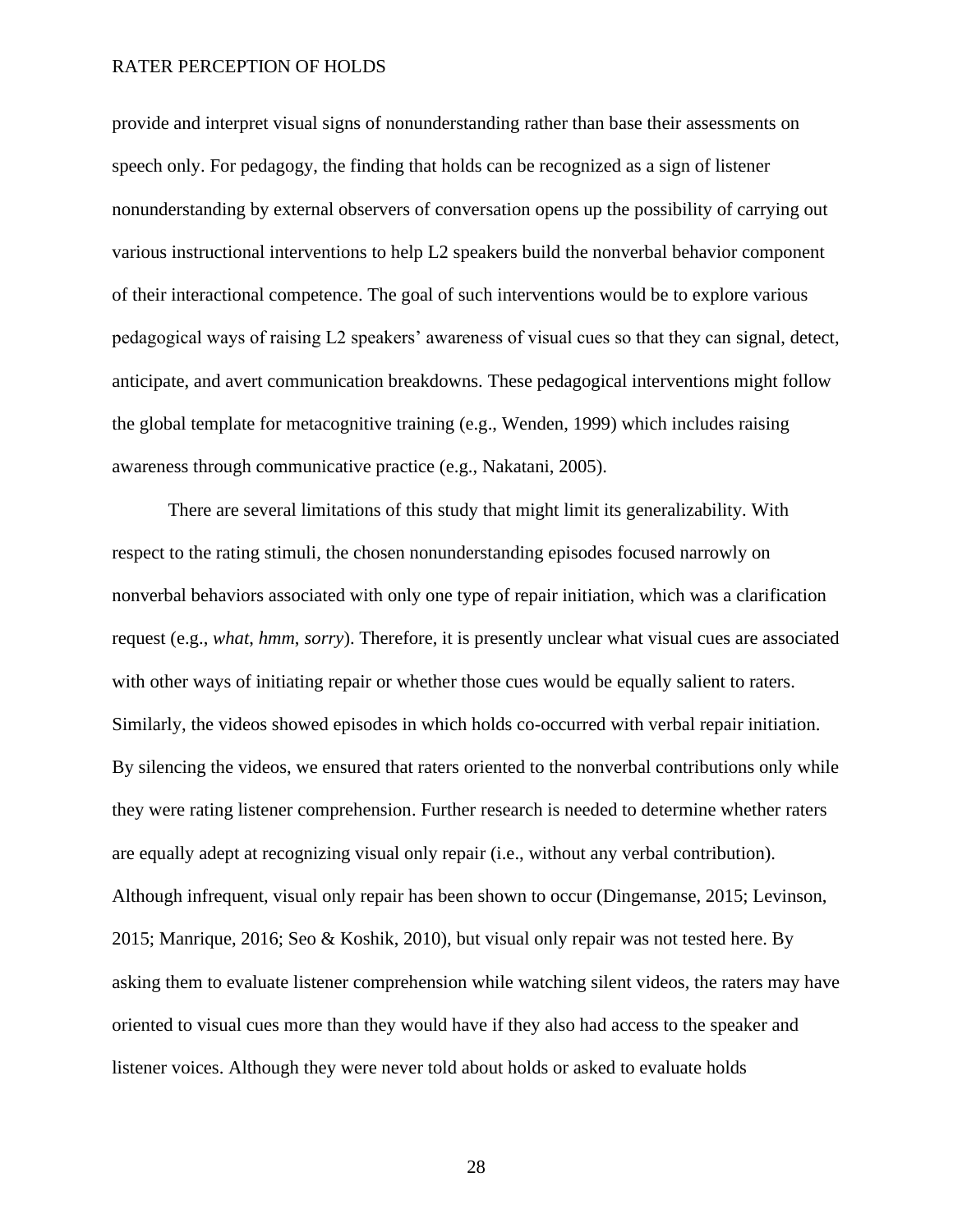specifically, the instructions made it clear that they had to estimate listener comprehension based on the available visual cues. Consequently, future research should explore whether sensitivity to holds is enhanced or diminished when both visual and verbal information is available.

With respect to the raters recruited for this study, although they were all members of the same university community, there was likely individual variation in their ability to detect and interpret visual cues of nonunderstanding. Raters with a variety of L1 backgrounds were purposely recruited for both experiments to reflect the same linguistically diverse population of university students in the video episodes. Because there is generally little difference in how L1 and L2 raters evaluate global dimensions of L2 performance, such as comprehensibility, fluency, and accentedness (e.g., Derwing & Munro, 2013), comparisons of L1 versus L2 rater judgments were beyond the scope of the current experiments but could be explored systematically in future work. Although the CELFI corpus includes interaction between English L2 speakers only, the raters had no exposure to their speech as the rating stimuli were silent videos. In other words, the raters had no access to any verbal content that might provide information about the listeners' English proficiency. Nevertheless, as L2 proficiency might play a role in how readily interlocutors detect and use visual cues of nonunderstanding in real-time interaction, this variable should be considered as important in future research.

Future work investigating rater perceptions of visual cues, including holds, might also focus on raters' personality, social, and cognitive skills as possible individual differences that influence ratings. Similarly, raters' sensitivity to visual cues might have been impacted by individual differences in their lipreading ability, as it has been shown to vary by speakers' age (Feld & Sommers, 2009) and to determine their susceptibility to such audiovisual speech illusions as the McGurk effect (Strand et al., 2014). Although all visual materials in this study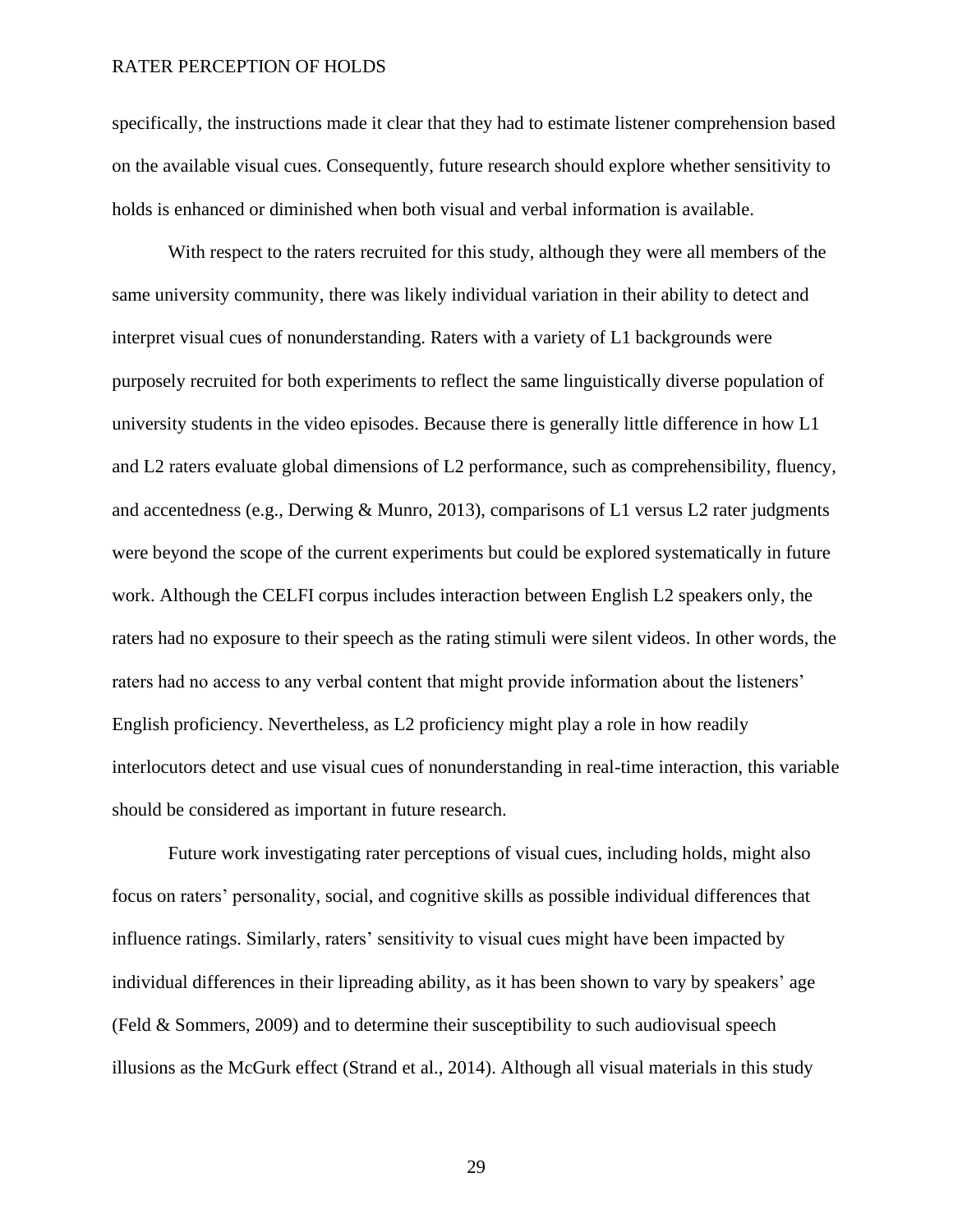were shown as silent videos, it is possible that at least some were better than others at lipreading, which would allow them to interpret mouth shapes as an explicit request for repair (e.g., *huh*, *what*) thereby influencing their ratings. Despite these limitations, the findings of this study point to an encouraging conclusion that listener holds are a clearly detectable visual signal of nonunderstanding. As an important next step to explore the applicability of these findings to L2 learning and teaching, our current research is exploring whether metacognitive training to raise university students' awareness about holds positively contributes to their interactional competence.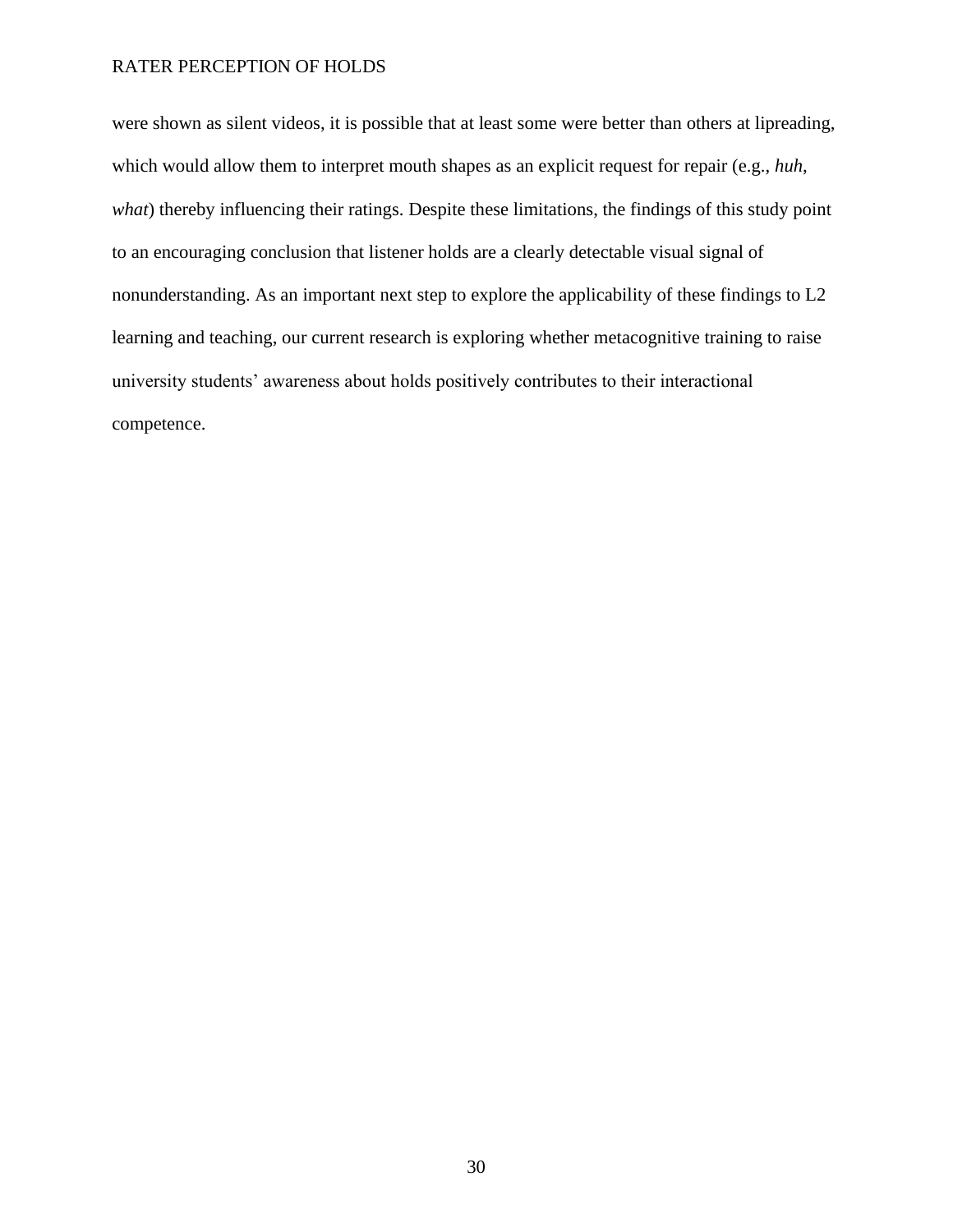# **Notes**

1 The naturalness ratings were slightly higher for the release videos ( $M = 77.51$ ,  $SD = 14.17$ ) than the onset videos ( $M = 66.93$ ,  $SD = 16.53$ ) where a rating of 100 meant *extremely natural*. The ease of understanding ratings were highly correlated with the listener comprehension ratings  $(r = .73$  for onset videos and  $r = .79$  for release videos), which contributed to the decision to analyze the comprehension ratings only.

2 The tendency for the final position to be salient was confirmed by additional testing of a manipulated turn sequence in which the hold onset appeared last.

3 The naturalness ratings were similar for the nonunderstanding episodes in the natural  $(M =$ 69.08,  $SD = 12.90$ ) and manipulated turn videos ( $M = 68.81$ ,  $SD = 13.04$ ) but slightly higher for the understanding episodes ( $M = 74.05$ ,  $SD = 11.63$ ). As in Experiment 1, the ease of understanding ratings were highly correlated with the listener comprehension ratings ( $r = .80$ ), so only comprehension ratings were analyzed.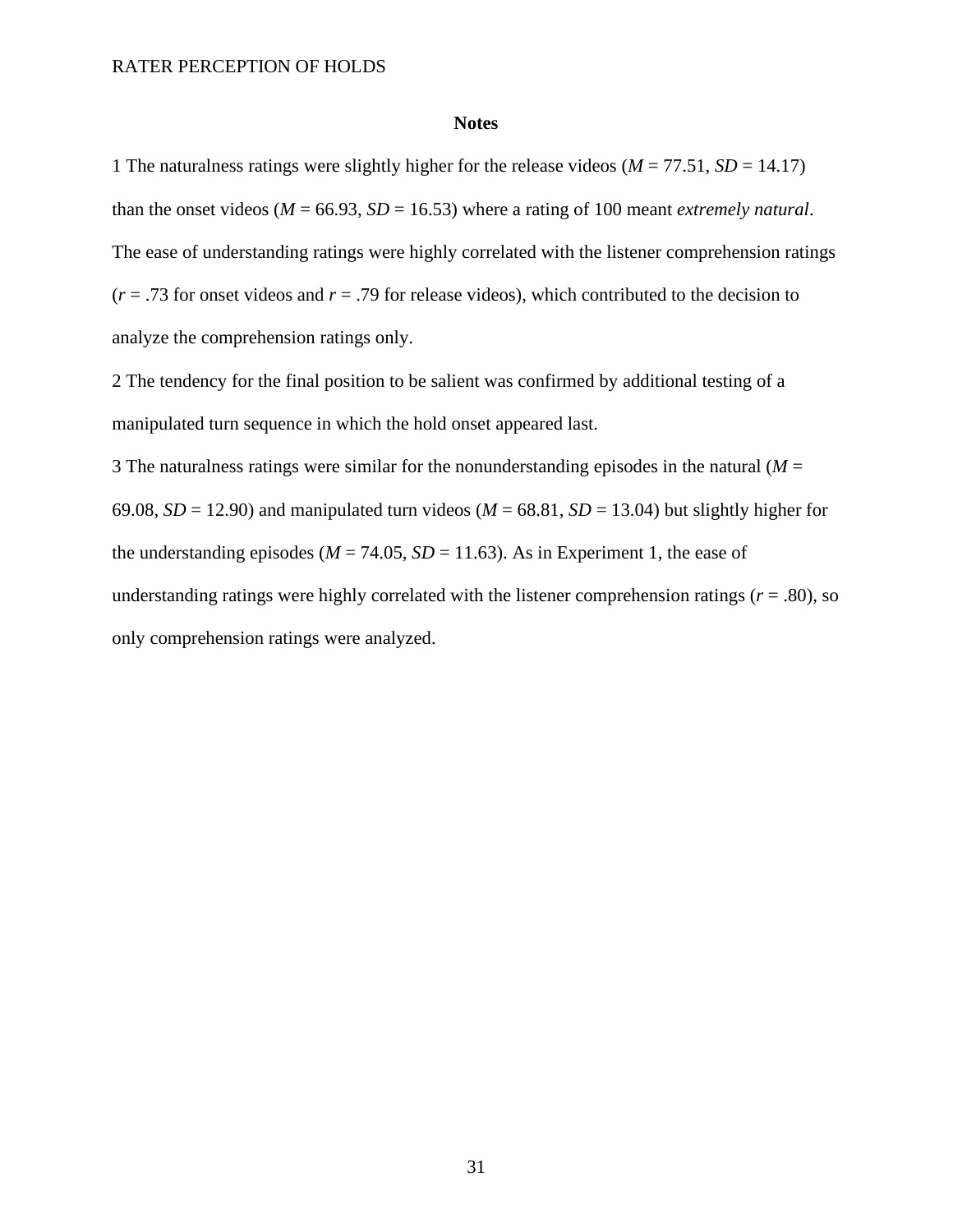#### **References**

- Chenail, R. (2010). Getting specific about qualitative research generalizability. *Journal of Ethnographic and Qualitative Research, 5*(1), 1-11.
- Derwing, T. M., & Munro, M. J. (2013). The development of L2 oral language skills in two L1 groups: A 7-year study. *Language Learning*, *63*(2), 163–185. https://doi.org/10.1111/lang.12000
- Dingemanse, M. (2015). Other-initiated repair in Siwu. *Open Linguistics, 1*(1), 232–255. https://doi.org/10.1515/opli-2015-0001
- Ducasse, A. M., & Brown, A. (2009). Assessing paired orals: Raters' orientation to interaction. *Language Testing, 26*(3), 423–443. https://doi.org/10.1177/0265532209104669

Edwards, D. (2004). Proof procedure. In M. Lewis-Beck, A. Bryman, & Liao, T. (Eds.), *The Sage encyclopedia of social science research methods* (pp. 875-876). Sage. http://dx.doi.org/10.4135/9781412950589.n763

- Enfield, N. J., & Levinson, S. C. (Eds.). (2006). *Roots of human sociality: Culture, cognition, and human interaction.* Berg. https://doi.org/10.4324/9781003135517
- Enfield, N. J., Dingemanse, M., Baranova, J., Blythe, J., Brown, P., Dirksmeyer, T., & . . . Torreira, F. (2013). Huh? What? A first survey in 21 languages. In M. Hayashi, G. Raymond, & J. Sidnell (Eds.), *Conversational repair and human understanding* (pp. 343– 380). Cambridge University Press. https://doi.org/10.26530/oapen\_630828
- Feld, J. E., & Sommers, M. S. (2009). Lipreading, processing speed, and working memory in younger and older adults. *Journal of Speech, Language, and Hearing Research*, *52*(6), 1555–1565. https://doi.org/10.1044/1092-4388(2009/08-0137)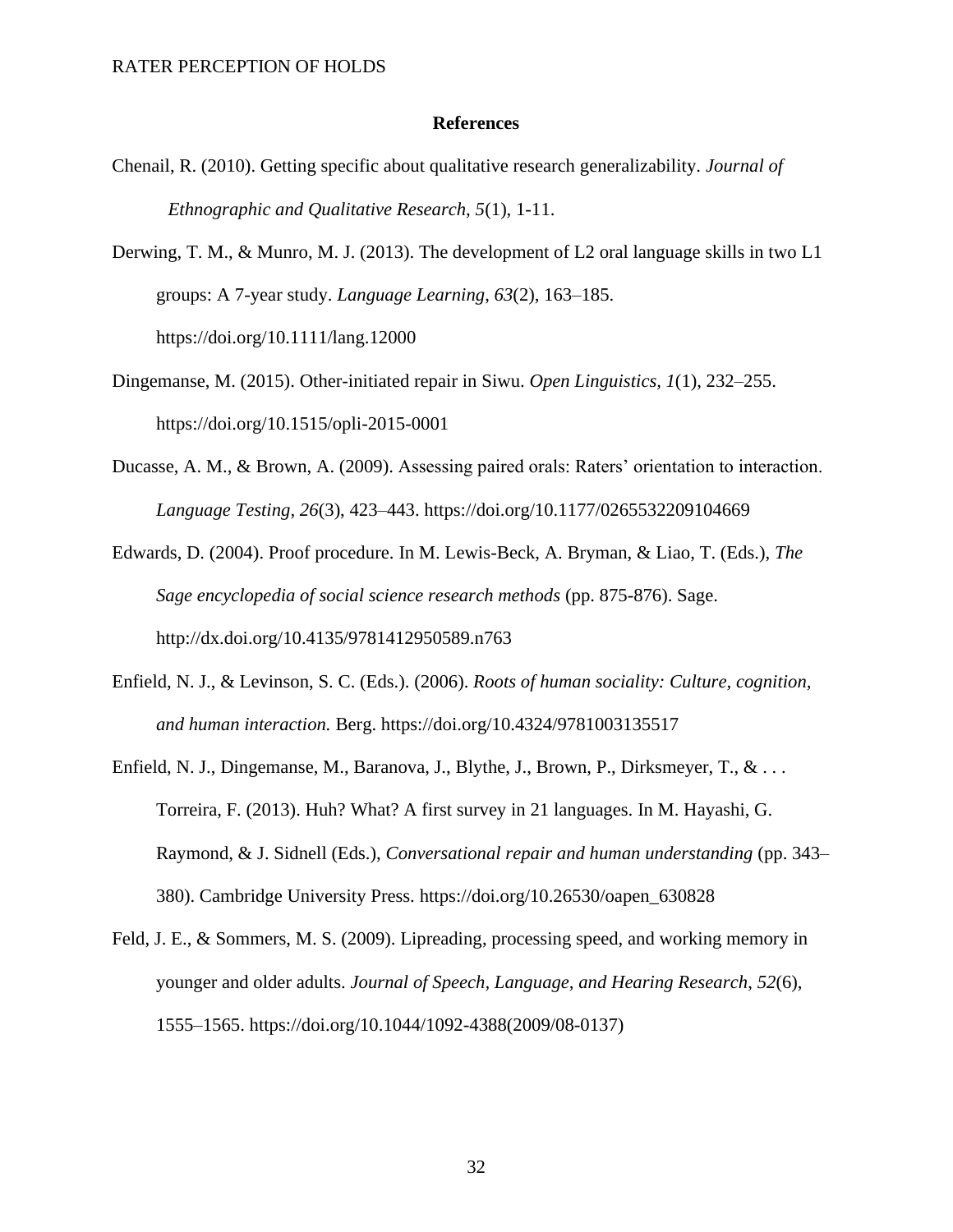- Firth, A. (1996). The discursive accomplishments of normality: On 'lingua franca' English and conversation analysis. *Journal of Pragmatics*, *26*(2), 237–259. https://doi.org/10.1016/0378-2166(96)00014-8
- Floyd, S., Manrique, E., Rossi, G., & Francisco, T. (2016). Timing of visual bodily behavior in repair sequences: Evidence from three languages. *Discourse Processes*, *53*(3), 175–204. https://doi.org/10.1080/0163853X.2014.992680
- Galaczi, E. D., & Taylor, L. (2018). Interactional competence: Conceptualizations, operationalizations, and outstanding questions. *Language Assessment Quarterly*, *15*(3), 219–236. https://doi.org/10.1080/15434303.2018.1453816
- Groeber, S., & Pochon-Berger, E. (2014). Turns and turn-taking in sign language interaction: A study of turn-final holds. *Journal of Pragmatics, 65*, 121—136. http://dx.doi.org/10.1016/j.pragma.2013.08.012
- Heritage, J. (2011). Conversation analysis: Practices and methods. In D. Silverman (Ed.), *Qualitative research: Theory, method and practice, 3rd edition* (pp. 208-230). Sage.
- Jenkins, S., & Parra, I. (2003). Multiple layers of meaning in an oral proficiency test: The complementary roles of nonverbal, paralinguistic, and verbal behaviors in assessment decisions. *The Modern Language Review*, *87*(1), 90-107. https://doi.org/10.1111/1540- 4781.00180
- Kelley, M. R., Neath, I. & Surprenant, A. M. (2013). Three more semantic serial position functions and a SIMPLE explanation. *Memory & Cognition*, *41*(4), 600–610. https://doi.org/10.3758/s13421-012-0286-1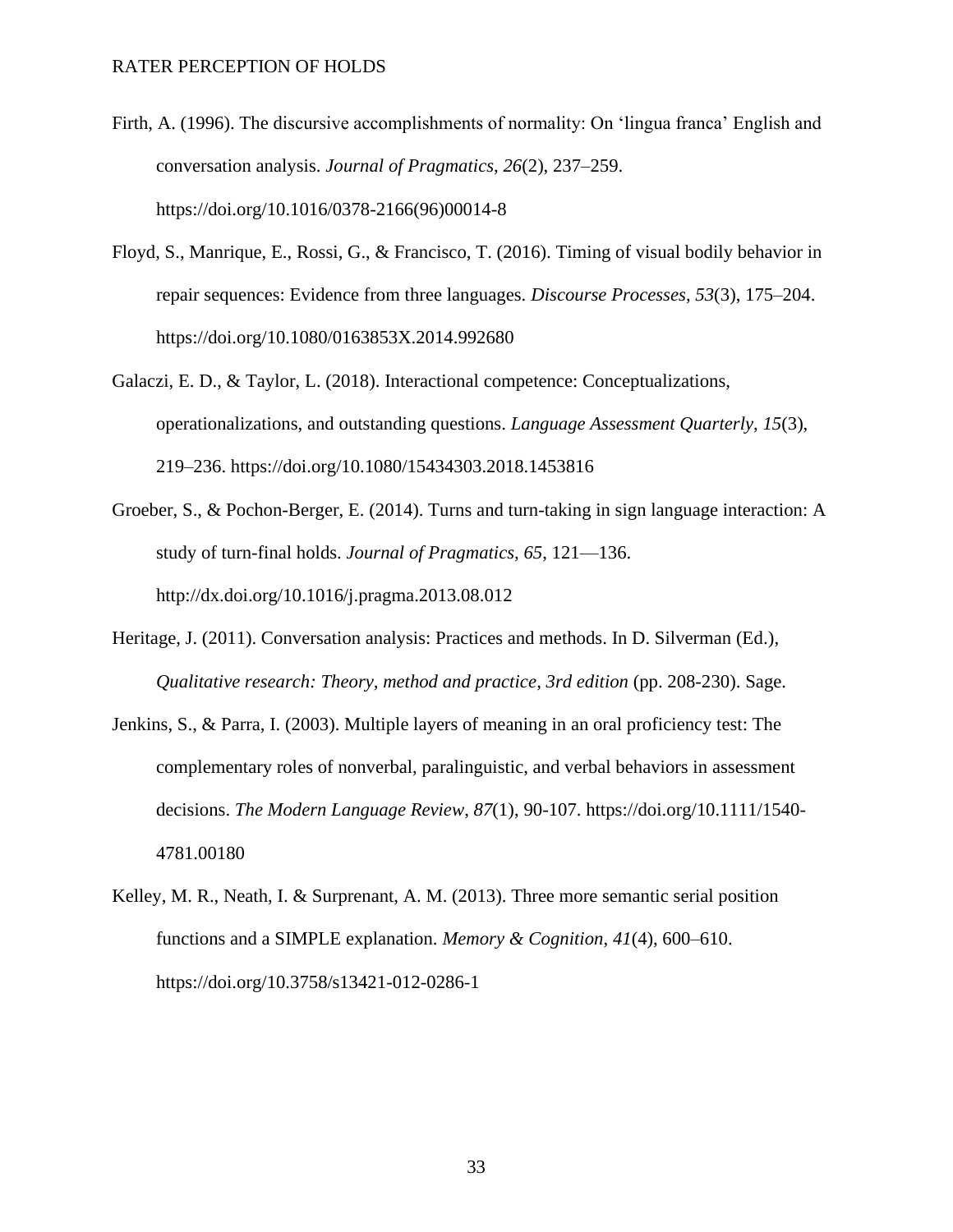- Kelley, M. R., Neath, I., & Surprenant, A. M. (2015). Serial position functions in general knowledge. *Journal of Experimental Psychology: Learning, Memory, and Cognition*, *41*(6), 1715–1727. https://doi.org/10.1037/xlm0000141
- Kendrick, K. (2015). Other-initiated repair in English. *Open Linguistics, 1*(1), 164–190. https://doi.org/10.2478/opli-2014-0009
- Levinson, S. (2015). Other-initiated repair in Yélî Dnye: Seeing eye-to-eye in the language of Rossel Island. *Open Linguistics, 1*(1), 386–410. https://doi.org/10.1515/opli-2015-0009
- Li, X. (2014). Leaning and recipient intervening questions in Mandarin conversation. *Journal of Pragmatics, 67*, 34-60. http://dx.doi.org/10.1016/j.pragma.2014.03.011
- Manrique, E. (2016). Other-initiated repair in Argentine Sign Language. *Open Linguistics, 2*(1), 1–34. https://doi.org/10.1515/opli-2016-0001
- Matsumoto, Y. (2018). Functions of laughter in English-as-a-lingua-franca classroom interactions: A multimodal ensemble of verbal and nonverbal interactional resources at miscommunication moments. *Journal of English as a Lingua Franca*, *7*(2), 229–260. https://doi.org/10.1515/jelf-2018-0013
- May, L. (2011) Interactional competence in a paired speaking test: Features salient to raters. *Language Assessment Quarterly, 8*(2), 127-145. https://doi.org/10.1080/15434303.2011.565845
- McDonough, K., & Trofimovich, P. (2019). *Corpus of English as a Lingua Franca Interaction (CELFI).* Montreal, Canada: Concordia University.
- McDonough, K., Crowther, D., Kielstra, P., & Trofimovich, P. (2015). Exploring the potential role of eye gaze in eliciting English L2 speakers' responses to recasts. *Second Language Research, 31*(4), 563-575. https://doi.org/10.1177/0267658315589656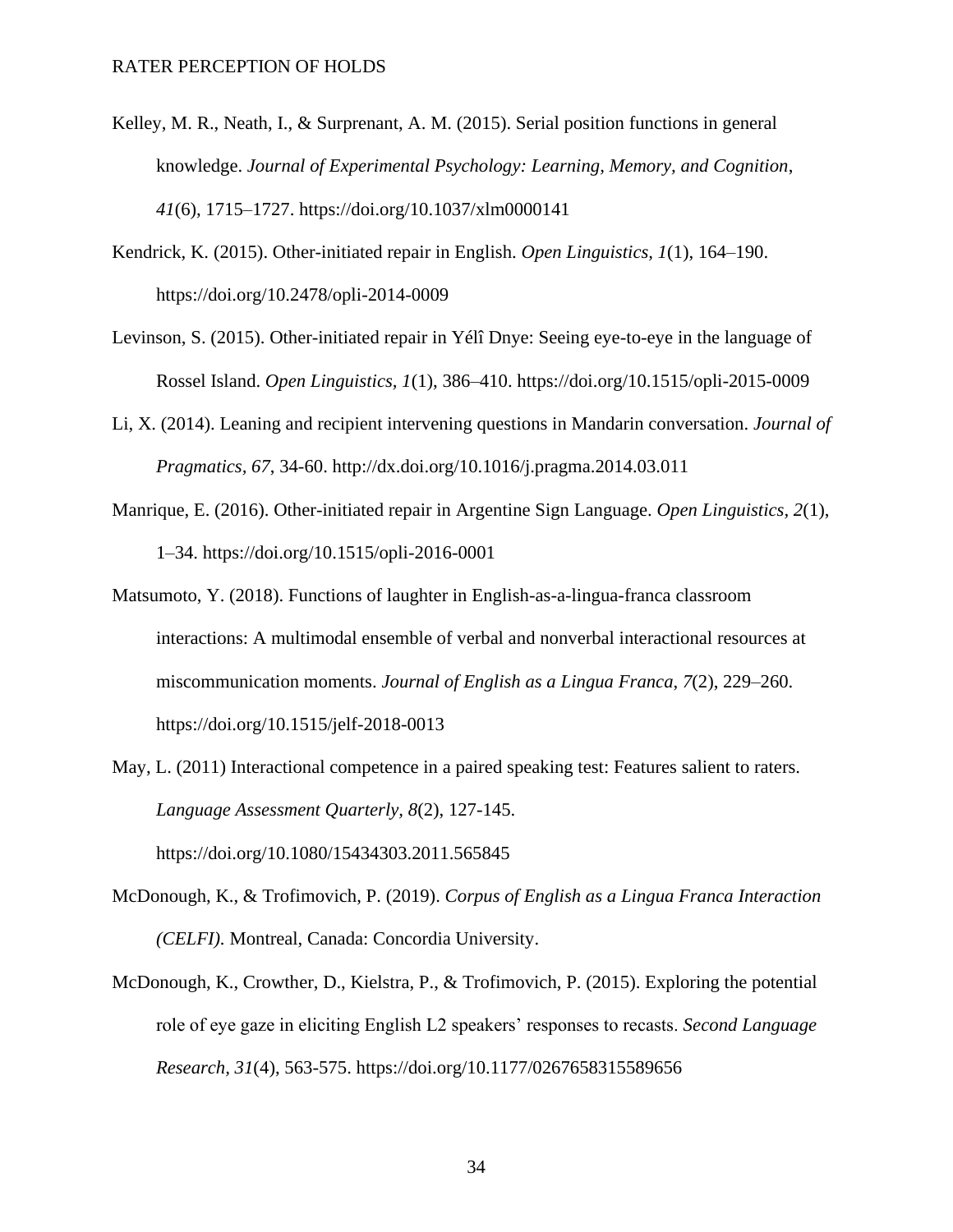- McDonough, K., Lindberg, R., Trofimovich, P., & Tekin, O. (2021). The visual signature of nonunderstanding: A systematic replication of McDonough, Trofimovich, Lu, & Abashidze (2019). *Language Teaching*, 1-15. Advance online publication. https://doi.org/10.1017/S0261444821000197
- McDonough, K., Trofimovich, P., Dao, P., & Abashidze, D. (2020). Eye gaze and L2 speakers' responses to recasts: A systematic replication study of McDonough, Crowther, Kielstra, and Trofimovich (2015). *Language Teaching, 53*(1), 81-95. doi:10.1017/S0261444818000368
- McDonough, K., Trofimovich, P., Lu, L., & Abashidze, D. (2019). The occurrence and perception of listener visual cues during nonunderstanding episodes. *Studies in Second Language Acquisition, 41*(5), 1151-1165.<https://doi.org/10.1017/S0272263119000238>
- McDonough, K., Trofimovich, P., Lu, L., & Abashidze, D. (2020). Visual cues during interaction: Are recasts different from noncorrective repetition? *Second Language Research*, *36*(3), 359-370. https://doi.org/10.1177/0267658320914962
- Nakatani, Y. (2005). The effects of awareness-raising training on oral communication strategy use. *The Modern Language Journal*, *89*(1), 76–91. https://doi.org/10.1111/j.0026- 7902.2005.00266.x
- Pitzl, M.-L. (2010). *English as a Lingua Franca in international business: Resolving miscommunication and reaching shared understanding*. VDM-Verlag Müller.
- Plonsky, L. & Oswald, F. L. (2014). How big is "big"? Interpreting effect sizes in L2 research. *Language Learning*, *64*(4), 878–912. https://doi.org/10.1111/lang.12079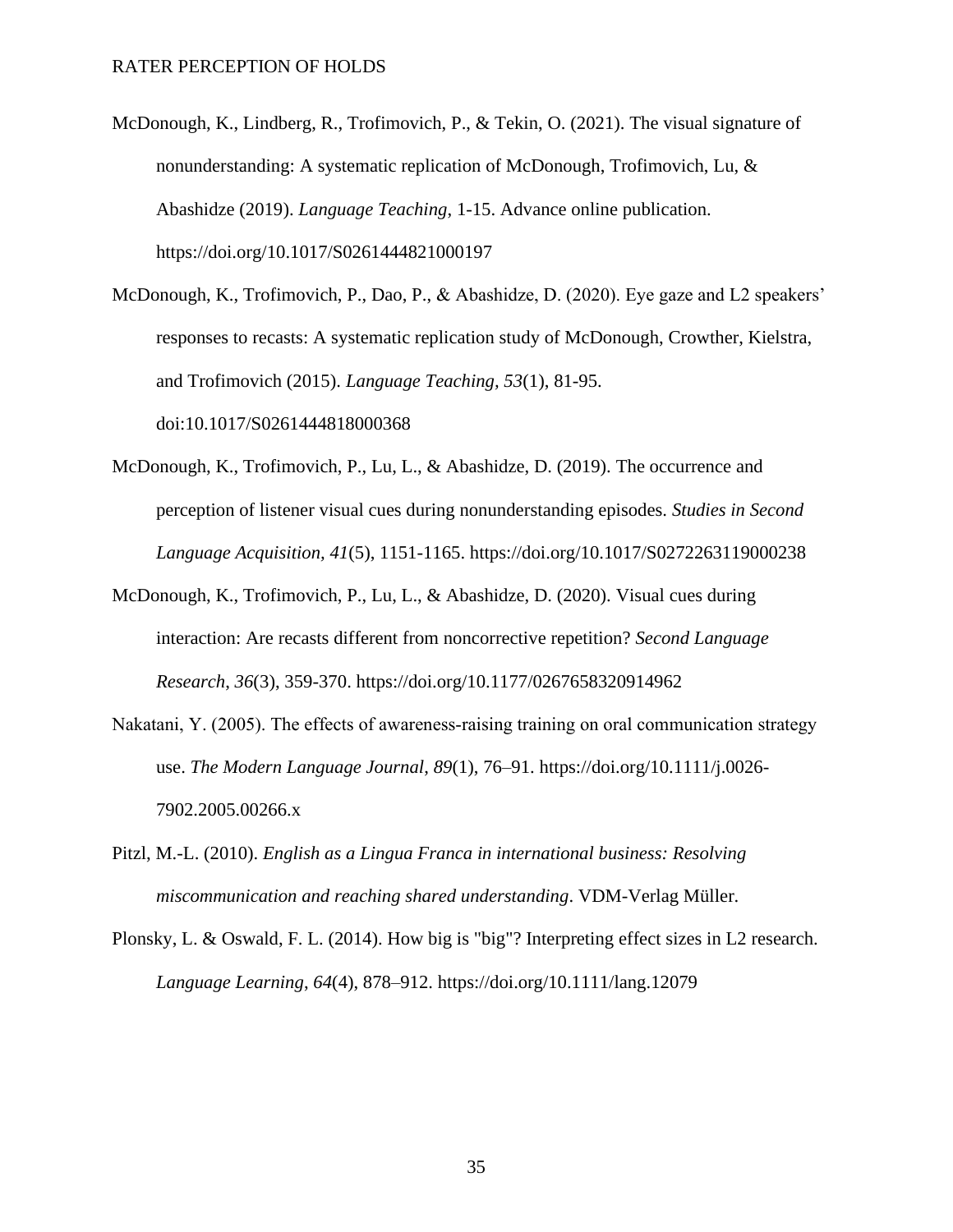- Roever, C., & Kasper, G. (2018). Speaking in turns and sequences: Interactional competence as a target construct in testing speaking. *Language Testing*, *35*(3), 331–355. https://doi.org/10.1177/0265532218758128
- Schegloff, E. A. (1997). Practices and actions: Boundary cases of other-initiated repair. *Discourse Processes*, *23*(3), 499–545. https://doi.org/10.1080/01638539709545001
- Schegloff, E. A. (2007). *Sequence organization in interaction: A primer in conversation analysis*. Cambridge University Press. https://doi.org/10.1017/CBO9780511791208
- Schegloff, E. A., Jefferson, G., & Sacks, H. (1977). The preference for self-correction in the organization of repair in conversation. *Language*, *53*(2), 361–382. https://doi.org/10.1353/lan.1977.0041
- Schegloff, E. A., & Sacks, H. (1973). Opening up closings. *Semiotica, 8*(4), 289–327. https://doi.org/10.1515/semi.1973.8.4.289
- Seo, M. S., & Koshik, I. (2010). A conversation analytic study of gestures that engender repair in ESL conversational tutoring. *Journal of Pragmatics*, *42*(8), 2219–2239. https://doi.org/10.1016/j.pragma.2010.01.021
- Sidnell, J. (2014). Basic conversation analytic methods. In J. Sidnell & T. Stivers (Eds.). *Handbook of conversation analysis* (pp. 77-100). Blackwell. https://doi.org/10.1002/9781118325001.ch5
- Statistics Canada (2017). *Montréal [Economic region], Quebec and Quebec [Province]* (table). *Census Profile*. 2016 Census. Statistics Canada Catalogue no. 98-316-X2016001. Ottawa. Released November 29, 2017. https://www12.statcan.gc.ca/census-recensement/2016/dppd/prof/index.cfm?Lang=E (accessed July 2, 2021).